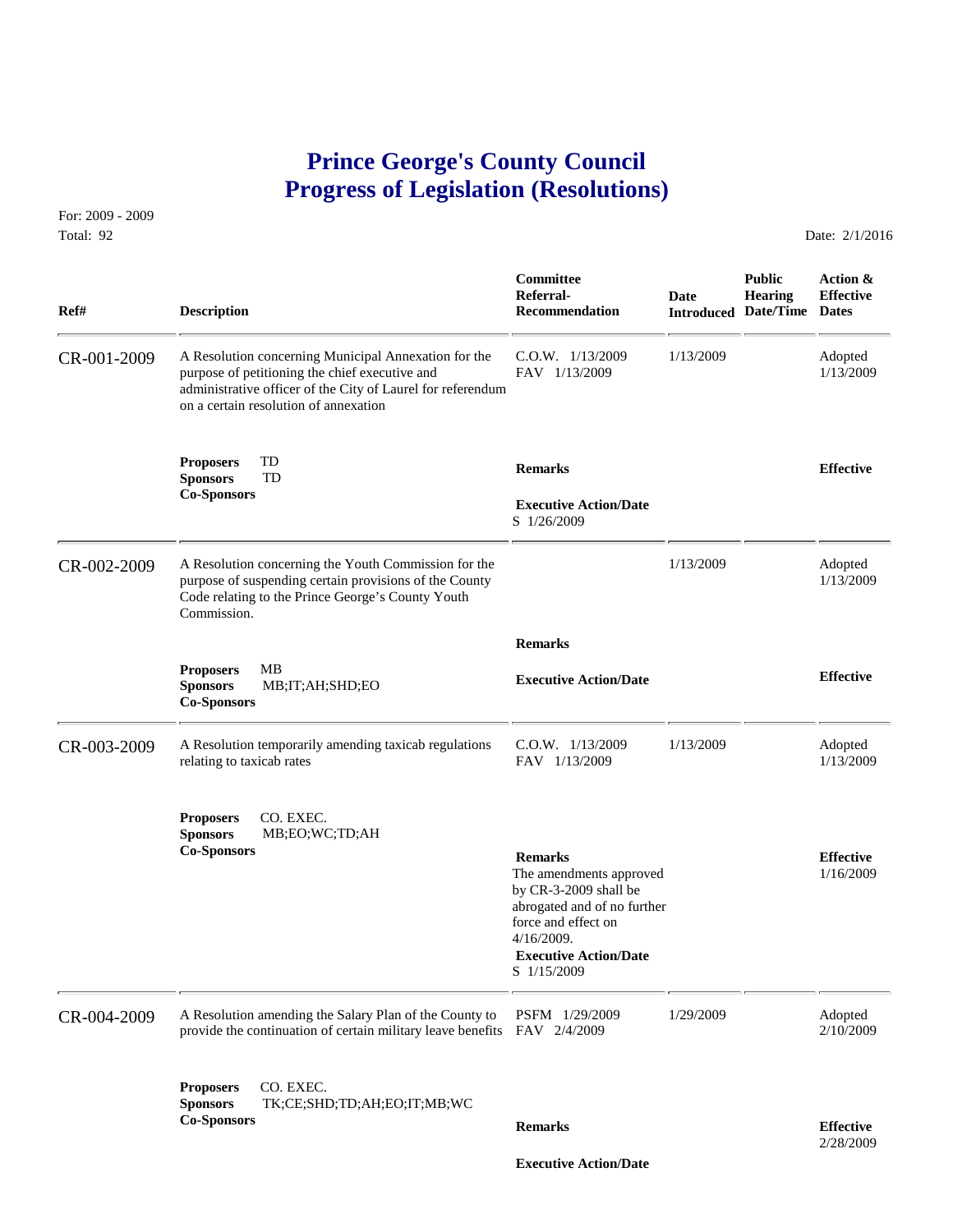| Ref#        | <b>Description</b>                                                                                                                                                                                                                                                                                                     | Committee<br>Referral-<br><b>Recommendation</b> | Date      | <b>Public</b><br><b>Hearing</b><br><b>Introduced Date/Time Dates</b> | Action &<br><b>Effective</b> |
|-------------|------------------------------------------------------------------------------------------------------------------------------------------------------------------------------------------------------------------------------------------------------------------------------------------------------------------------|-------------------------------------------------|-----------|----------------------------------------------------------------------|------------------------------|
| CR-005-2009 | A Resolution concerning the State of Maryland<br>Neighborhood and Community Assistance Program for<br>the purpose of expressing approval of the project<br>submitted by Maryland Humanities Council, Inc., to the<br>Maryland Department of Housing and Community<br>Development for participation in the Department's | THE<br>1/29/2009<br>FAV 2/12/2009               | 1/29/2009 |                                                                      | Adopted<br>2/17/2009         |
|             | <b>Community Investment Tax Credit Program</b>                                                                                                                                                                                                                                                                         | <b>Remarks</b>                                  |           |                                                                      | <b>Effective</b>             |
|             | CO. EXEC.<br><b>Proposers</b><br><b>Sponsors</b><br>MВ<br><b>Co-Sponsors</b>                                                                                                                                                                                                                                           | <b>Executive Action/Date</b><br>S 2/26/2009     |           |                                                                      |                              |
| CR-006-2009 | A Resolution concerning The Westphalia Sector<br>Development Review Advisory Council for the purpose of<br>establishing a community work group to review and<br>participate on the record in land development proposals<br>within the Westphalia Sector.                                                               | <b>Remarks</b>                                  | 2/3/2009  |                                                                      | Adopted<br>2/3/2009          |
|             | <b>SHD</b><br><b>Proposers</b><br><b>Sponsors</b><br><b>SHD</b><br><b>Co-Sponsors</b>                                                                                                                                                                                                                                  | <b>Executive Action/Date</b>                    |           |                                                                      | <b>Effective</b>             |
| CR-007-2009 | A Resolution identifying inconsistencies between the<br>Preliminary Landover Gateway Sector Plan and existing<br>or proposed State or County facilities and approving the<br>inclusion of any new transportation proposals prior to the<br>adopting of the Sector Plan by the Planning Board.                          | <b>Remarks</b>                                  | 2/3/2009  |                                                                      | Adopted<br>2/3/2009          |
|             | M-NCPPC<br><b>Proposers</b><br><b>Sponsors</b><br>AH;MB<br><b>Co-Sponsors</b>                                                                                                                                                                                                                                          | <b>Executive Action/Date</b>                    |           |                                                                      | <b>Effective</b>             |
| CR-008-2009 | A Resolution identifying inconsistencies between the<br>Preliminary Master Plan and Proposed Sectional Map<br>Amendment for the Subregion VI Master Plan Area and<br>existing or proposed State or County facilities and<br>approving the inclusion of any new transportation                                          |                                                 | 2/3/2009  |                                                                      | Adopted<br>2/3/2009          |
|             | proposals prior to the adopting of the Master Plan by the<br>Planning Board.                                                                                                                                                                                                                                           | <b>Remarks</b>                                  |           |                                                                      |                              |
|             |                                                                                                                                                                                                                                                                                                                        | <b>Executive Action/Date</b>                    |           |                                                                      | <b>Effective</b>             |
|             | M-NCPPC<br><b>Proposers</b><br><b>Sponsors</b><br>MВ<br><b>Co-Sponsors</b>                                                                                                                                                                                                                                             |                                                 |           |                                                                      |                              |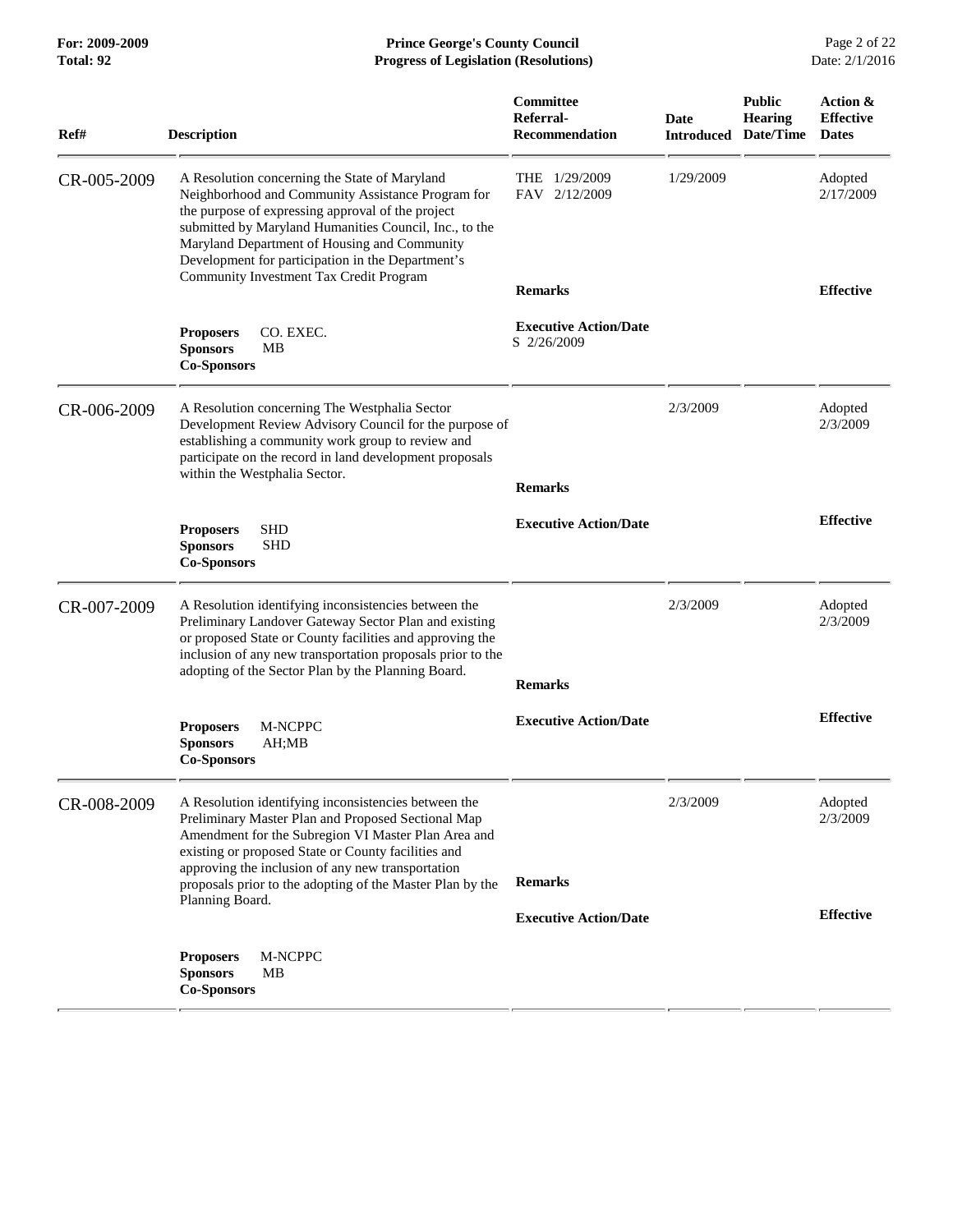**For: 2009-2009 Prince George's County Council** Page 3 of 22<br>**Progress of Legislation (Resolutions)** Date: 2/1/2016 **Total: 92 Progress of Legislation (Resolutions)** 

| Ref#<br>CR-009-2009 | <b>Description</b><br>A Resolution approving a \$1.3 million HOME Loan for<br>Victory Crest Senior Apartments, amending the FY 2006<br>and FY 2009 Annual Action Plans to include the project,<br>its costs and funding sources and reprogramming FY 2006<br>HOME funds to finance a portion of the project costs                           | Committee<br>Referral-<br><b>Recommendation</b><br>THE 2/10/2009<br>FAV(A)<br>3/26/2009 | Date<br><b>Introduced</b><br>2/10/2009 | <b>Public</b><br><b>Hearing</b><br>Date/Time<br>3/24/2009<br>10:00 AM | Action &<br><b>Effective</b><br><b>Dates</b><br>Adopted<br>4/7/2009 |
|---------------------|---------------------------------------------------------------------------------------------------------------------------------------------------------------------------------------------------------------------------------------------------------------------------------------------------------------------------------------------|-----------------------------------------------------------------------------------------|----------------------------------------|-----------------------------------------------------------------------|---------------------------------------------------------------------|
|                     | <b>Proposers</b><br>CO. EXEC.<br>WC<br><b>Sponsors</b><br><b>Co-Sponsors</b>                                                                                                                                                                                                                                                                | <b>Remarks</b><br><b>Executive Action/Date</b><br>S 4/15/2009                           |                                        |                                                                       | <b>Effective</b>                                                    |
| CR-010-2009         | A Resolution approving the application by Housing<br>Initiative Partnership, Inc. to the Maryland Department of FAV<br>Housing and Community Development for funding<br>through the Community Legacy Financial Assistance<br>Fund                                                                                                           | THE 3/10/2009<br>3/12/2009                                                              | 3/10/2009                              |                                                                       | Adopted<br>3/24/2009                                                |
|                     |                                                                                                                                                                                                                                                                                                                                             | <b>Remarks</b>                                                                          |                                        |                                                                       | <b>Effective</b>                                                    |
|                     | CO. EXEC.<br><b>Proposers</b><br><b>Sponsors</b><br>AH;WC<br><b>Co-Sponsors</b>                                                                                                                                                                                                                                                             | <b>Executive Action/Date</b>                                                            |                                        |                                                                       |                                                                     |
| CR-011-2009         | A Resolution supporting the application submitted by<br>Prince George's County, through its Department of<br>Housing and Community Development for funding in the<br>amount of \$10,883,234 from the Maryland Neighborhood<br>Conservation Initiative Program and authorizing the<br>County Executive to execute certain documents required | 3/10/2009<br>THE<br>FAV<br>3/12/2009                                                    | 3/10/2009                              |                                                                       | Adopted<br>3/24/2009                                                |
|                     | for the submission of the application                                                                                                                                                                                                                                                                                                       | <b>Remarks</b>                                                                          |                                        |                                                                       | <b>Effective</b>                                                    |
|                     | <b>Proposers</b><br>CO. EXEC.<br>IT;AH;SHD<br><b>Sponsors</b><br>Co-Sponsors                                                                                                                                                                                                                                                                | <b>Executive Action/Date</b><br>S 4/9/2009                                              |                                        |                                                                       |                                                                     |
| CR-012-2009         | An Resolution concerning economic renewal grant<br>funding for the purpose of expressing a preference that any HELD<br>economic recovery plan funds provided to Prince<br>George's County and the State of Maryland be spent by<br>the County and the State on goods and services made or<br>performed in the United States of America.     | PSFM 3/24/2009<br>4/15/2009<br>FAV(A)<br>7/14/2009                                      | 3/24/2009                              |                                                                       | Adopted<br>7/21/2009                                                |
|                     |                                                                                                                                                                                                                                                                                                                                             | <b>Remarks</b>                                                                          |                                        |                                                                       | <b>Effective</b>                                                    |
|                     | EO;IT<br><b>Proposers</b><br><b>Sponsors</b><br>EO;IT;AH;TD<br><b>Co-Sponsors</b>                                                                                                                                                                                                                                                           | <b>Executive Action/Date</b>                                                            |                                        |                                                                       |                                                                     |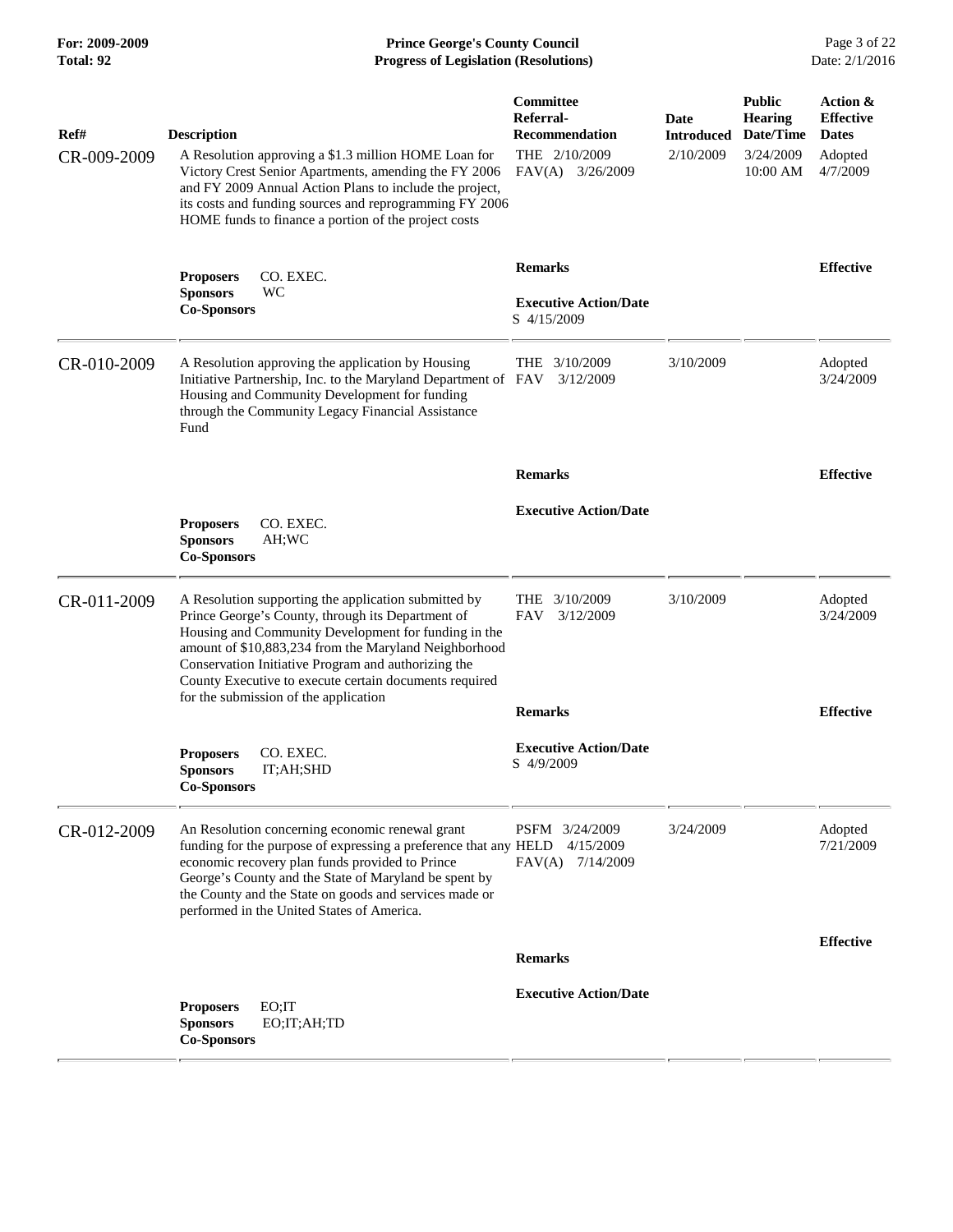**For: 2009-2009 Prince George's County Council** Page 4 of 22<br>**Progress of Legislation (Resolutions)** Date: 2/1/2016 **Total: 92 Progress of Legislation (Resolutions)** 

| Ref#<br>CR-013-2009 | <b>Description</b><br>A Resolution adopting a Schedule of Miscellaneous<br>Building Permit Fees in accordance with the Subtitle 4,<br>the Building Code                                                                                                                                                                                                                                                                                                                                                                       | <b>Committee</b><br>Referral-<br>Recommendation<br>PSFM 3/31/2009<br>HELD 4/15/2009<br>FAV(A) 7/14/2009 | Date<br><b>Introduced</b><br>3/31/2009 | <b>Public</b><br><b>Hearing</b><br>Date/Time | Action &<br><b>Effective</b><br><b>Dates</b><br>Adopted<br>9/22/2009 |
|---------------------|-------------------------------------------------------------------------------------------------------------------------------------------------------------------------------------------------------------------------------------------------------------------------------------------------------------------------------------------------------------------------------------------------------------------------------------------------------------------------------------------------------------------------------|---------------------------------------------------------------------------------------------------------|----------------------------------------|----------------------------------------------|----------------------------------------------------------------------|
|                     | CO. EXEC.<br><b>Proposers</b><br>MВ<br><b>Sponsors</b><br><b>Co-Sponsors</b>                                                                                                                                                                                                                                                                                                                                                                                                                                                  | <b>Remarks</b><br><b>Executive Action/Date</b>                                                          |                                        |                                              | <b>Effective</b><br>11/23/2009                                       |
| CR-014-2009         | A Resolution concerning The Public Facilities Element of<br>the Preliminary Sector Plan and Proposed Sectional Map<br>Amendment for the Marlboro Pike Plan area for the<br>purpose of identifying inconsistencies between the<br>Preliminary Sector Plan and Proposed Sectional Map<br>Amendment for the Marlboro Pike Plan area and existing<br>or proposed State or County facilities and approving the<br>inclusion of any new transportation proposals prior to the<br>adopting of the Sector Plan by the Planning Board. | <b>Remarks</b><br><b>Executive Action/Date</b>                                                          | 4/21/2009                              |                                              | Adopted<br>4/21/2009<br><b>Effective</b>                             |
|                     | <b>Proposers</b><br>M-NCPPC<br>AH;SHD<br><b>Sponsors</b><br><b>Co-Sponsors</b>                                                                                                                                                                                                                                                                                                                                                                                                                                                |                                                                                                         |                                        |                                              |                                                                      |
| CR-015-2009         | A Resolution concerning World Malaria Day for the<br>purpose of observing Malaria Awareness Day to raise<br>global awareness of malaria, malaria prevention, and to<br>encourage the citizens of Prince George's County to<br>support the Nothing But Nets program.                                                                                                                                                                                                                                                           | <b>Remarks</b>                                                                                          | 4/21/2009                              |                                              | Adopted<br>4/21/2009                                                 |
|                     | <b>Proposers</b><br>IT<br>IT;EO;AH;SHD;MB;WC<br><b>Sponsors</b><br><b>Co-Sponsors</b>                                                                                                                                                                                                                                                                                                                                                                                                                                         | <b>Executive Action/Date</b>                                                                            |                                        |                                              | <b>Effective</b>                                                     |
| CR-016-2009         | A Resolution concerning the Public Facilities Referral for<br>the Preliminary Subregion 5 Master Plan and Proposed<br>Sectional Map Amendment For the purpose of identifying<br>inconsistencies between the Preliminary Subregion 5<br>Master Plan and Proposed Sectional Map Amendment and<br>existing or proposed State or County facilities, and<br>approving the inclusion of any new transportation<br>proposals prior to adoption of the Master Plan by the<br>Planning Board.                                          | <b>Remarks</b><br><b>Executive Action/Date</b>                                                          | 4/28/2009                              |                                              | Adopted<br>4/28/2009<br><b>Effective</b>                             |
|                     | CO. EXEC.<br><b>Proposers</b><br><b>Sponsors</b><br>MВ<br><b>Co-Sponsors</b>                                                                                                                                                                                                                                                                                                                                                                                                                                                  |                                                                                                         |                                        |                                              |                                                                      |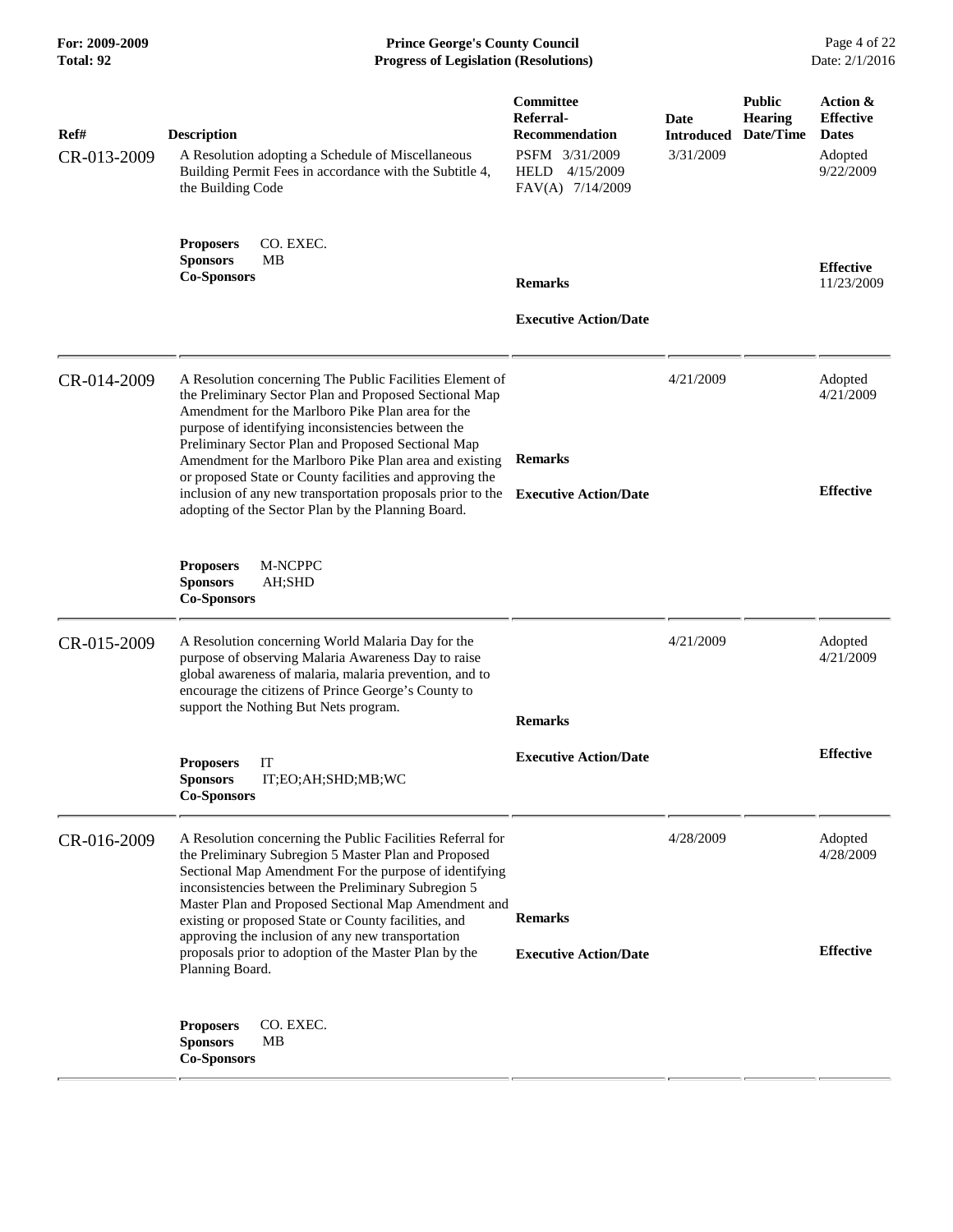**For: 2009-2009 Prince George's County Council** Page 5 of 22<br>**Progress of Legislation (Resolutions)** Date: 2/1/2016 **Total: 92 Progress of Legislation (Resolutions)** 

| Ref#<br>CR-017-2009 | <b>Description</b><br>A Resolution concerning the 2008 Water and Sewer Plan<br>(December 2008 Amendment Cycle) to change the water<br>and sewer category designations within the 2008 Water<br>and Sewer Plan                                                                                                                                                                                                                                                                                                                                                                                                                                                                                 | <b>Committee</b><br>Referral-<br><b>Recommendation</b><br>THE 4/28/2009<br>$FAV(A)$ 6/16/2009 | Date<br><b>Introduced</b><br>4/28/2009 | <b>Public</b><br><b>Hearing</b><br>Date/Time<br>6/9/2009<br>$1:00$ PM | Action &<br><b>Effective</b><br><b>Dates</b><br>Adopted<br>6/16/2009 |
|---------------------|-----------------------------------------------------------------------------------------------------------------------------------------------------------------------------------------------------------------------------------------------------------------------------------------------------------------------------------------------------------------------------------------------------------------------------------------------------------------------------------------------------------------------------------------------------------------------------------------------------------------------------------------------------------------------------------------------|-----------------------------------------------------------------------------------------------|----------------------------------------|-----------------------------------------------------------------------|----------------------------------------------------------------------|
|                     | CO. EXEC.<br><b>Proposers</b><br><b>Sponsors</b><br>MВ<br><b>Co-Sponsors</b>                                                                                                                                                                                                                                                                                                                                                                                                                                                                                                                                                                                                                  | <b>Remarks</b><br><b>Executive Action/Date</b>                                                |                                        |                                                                       | <b>Effective</b><br>6/25/2009                                        |
| CR-018-2009         | A Resolution amending the Prince George's County<br>"Annual Action Plan: FY 2009" to serve as the<br>application for funding under the Homelessness<br>Prevention and Rapid Re-Housing Program.                                                                                                                                                                                                                                                                                                                                                                                                                                                                                               | $C.0.W.$ $5/12/2009$<br>FAV(A) 5/12/2009                                                      | 5/12/2009                              |                                                                       | Adopted<br>5/12/2009                                                 |
|                     | <b>Proposers</b><br>CO. EXEC.<br>MB;SHD<br><b>Sponsors</b><br><b>Co-Sponsors</b>                                                                                                                                                                                                                                                                                                                                                                                                                                                                                                                                                                                                              | <b>Remarks</b><br><b>Executive Action/Date</b><br>S 5/14/2009                                 |                                        |                                                                       | <b>Effective</b><br>5/12/2009                                        |
| CR-019-2009         | A Resolution establishing that a multifamily unit<br>development known as the Varsity Project, located in<br>census tract number 807000, qualifies for a<br>revitalization/redevelopment tax credit pursuant to Section<br>10-235.02 of the Prince George's County Code                                                                                                                                                                                                                                                                                                                                                                                                                       | THE 5/19/2009                                                                                 | 5/19/2009                              |                                                                       | Adopted<br>6/23/2009                                                 |
|                     | EO<br><b>Proposers</b><br>EO<br><b>Sponsors</b><br><b>Co-Sponsors</b>                                                                                                                                                                                                                                                                                                                                                                                                                                                                                                                                                                                                                         | <b>Remarks</b><br><b>Executive Action/Date</b>                                                |                                        |                                                                       | <b>Effective</b>                                                     |
| CR-020-2009         | A Resolution concerning Landover Gateway Sector Plan<br>and Sectional Map Amendment for the purpose of<br>approving with amendments, as an Act of the County<br>Council of Prince George's County, Maryland, sitting as<br>the District Council for the Sector Plan and Sectional Map<br>Amendment for the Landover Gateway area, thereby                                                                                                                                                                                                                                                                                                                                                     | <b>Remarks</b>                                                                                | 5/19/2009                              |                                                                       | Adopted<br>5/19/2009                                                 |
|                     | defining long-range land use and development policies<br>and setting forth and adopting detailed zoning proposals<br>for the area comprising the Landover Gateway Sector<br>Plan Area bounded to the north by Hamlin and Evarts<br>Streets; to the east by the Capital Beltway (I-95/I-495); to<br>the south by Sheriff Road, Brightseat Road, and Landover<br>Road (MD 202); to the west by the proposed Cattail Drive<br>(along Cattail Branch), an extension of Barlowe Road;<br>including the Woodmore Towne Centre at Glenarden<br>development site and the WFI Stadium, Inc.-owned<br>property located in the southeast quadrant of the<br>intersection of Sheriff and Brightseat Roads | <b>Executive Action/Date</b>                                                                  |                                        |                                                                       | <b>Effective</b><br>5/19/2009                                        |
|                     | M-NCPPC<br><b>Proposers</b><br><b>Sponsors</b><br>AH<br><b>Co-Sponsors</b>                                                                                                                                                                                                                                                                                                                                                                                                                                                                                                                                                                                                                    |                                                                                               |                                        |                                                                       |                                                                      |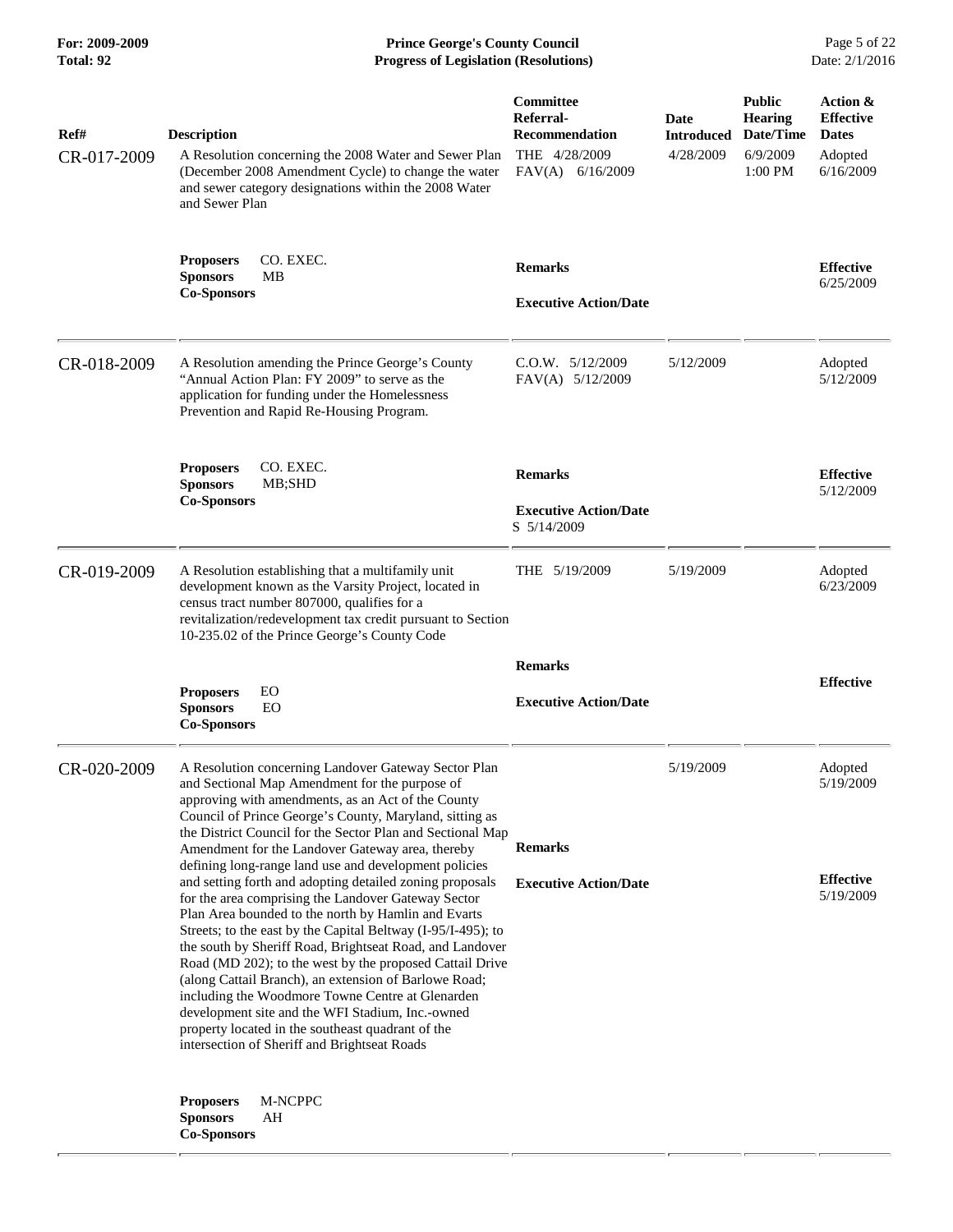| For: 2009-2009<br>Total: 92 | <b>Prince George's County Council</b><br><b>Progress of Legislation (Resolutions)</b>                                                                                                                                                                                                                                                                                                                                                                                                                                              |                                                                                                          |                                        |                                              |                                                                                          |
|-----------------------------|------------------------------------------------------------------------------------------------------------------------------------------------------------------------------------------------------------------------------------------------------------------------------------------------------------------------------------------------------------------------------------------------------------------------------------------------------------------------------------------------------------------------------------|----------------------------------------------------------------------------------------------------------|----------------------------------------|----------------------------------------------|------------------------------------------------------------------------------------------|
| Ref#<br>CR-021-2009         | <b>Description</b><br>A Resolution concerning the Public Facilities Element of<br>the Port Towns Preliminary Sector Plan and Proposed<br>Sectional Map Amendment for the purpose of identifying<br>inconsistencies between the Preliminary Sector Plan and<br>Proposed Sectional Map Amendment for the Port Towns<br>Sector Plan area and existing or proposed State or County<br>facilities and approving the inclusion of any new<br>transportation proposals prior to the adopting of the<br>Sector Plan by the Planning Board. | <b>Committee</b><br>Referral-<br><b>Recommendation</b><br><b>Remarks</b><br><b>Executive Action/Date</b> | Date<br><b>Introduced</b><br>5/19/2009 | <b>Public</b><br><b>Hearing</b><br>Date/Time | Action &<br><b>Effective</b><br><b>Dates</b><br>Adopted<br>5/19/2009<br><b>Effective</b> |
|                             | <b>Proposers</b><br>M-NCPPC<br>AH<br><b>Sponsors</b><br><b>Co-Sponsors</b>                                                                                                                                                                                                                                                                                                                                                                                                                                                         |                                                                                                          |                                        |                                              |                                                                                          |
| CR-022-2009                 | A Resolution approving Fiscal Year 2010 Operating and<br>Capital Budgets of the Washington Suburban Sanitary<br>Commission and recommendation of Water and Sewer<br>rates and Ad Valorem Tax Levies for Fiscal Year 2010.                                                                                                                                                                                                                                                                                                          |                                                                                                          | 6/1/2009                               |                                              | Adopted<br>6/1/2009                                                                      |
|                             | MB<br><b>Proposers</b><br><b>Sponsors</b><br>MВ<br><b>Co-Sponsors</b>                                                                                                                                                                                                                                                                                                                                                                                                                                                              | <b>Remarks</b><br><b>Executive Action/Date</b>                                                           |                                        |                                              | <b>Effective</b><br>7/1/2009                                                             |
| CR-023-2009                 | A Resolution approving the Washington Suburban<br>Sanitary Commission Fiscal Years 2010-2015 Capital<br>Improvement Program and FY 2010 Capital Improvement<br>Program for Prince George's County for Water and Sewer                                                                                                                                                                                                                                                                                                              |                                                                                                          | 6/1/2009                               |                                              | Adopted<br>6/1/2009                                                                      |
|                             | MB<br><b>Proposers</b><br>MВ<br><b>Sponsors</b><br><b>Co-Sponsors</b>                                                                                                                                                                                                                                                                                                                                                                                                                                                              | <b>Remarks</b><br><b>Executive Action/Date</b>                                                           |                                        |                                              | <b>Effective</b><br>7/1/2009                                                             |
| CR-024-2009                 | A Resolution approving the Fiscal Year 2010 Washington<br>Suburban Transit Commission's Administrative Budget                                                                                                                                                                                                                                                                                                                                                                                                                      |                                                                                                          | 6/1/2009                               |                                              | Adopted<br>6/1/2009                                                                      |
|                             | <b>MB</b><br><b>Proposers</b><br><b>MB</b><br><b>Sponsors</b><br><b>Co-Sponsors</b>                                                                                                                                                                                                                                                                                                                                                                                                                                                | <b>Remarks</b><br><b>Executive Action/Date</b>                                                           |                                        |                                              | <b>Effective</b><br>7/1/2009                                                             |
| CR-025-2009                 | A Resolution concerning the Fiscal Year 2010 Operating<br>Budget and Capital Improvement Program of the Revenue<br>Authority of Prince George's County.                                                                                                                                                                                                                                                                                                                                                                            |                                                                                                          | 6/1/2009                               |                                              | Adopted<br>6/1/2009                                                                      |
|                             | <b>Proposers</b><br>MВ<br><b>Sponsors</b><br>MВ<br><b>Co-Sponsors</b>                                                                                                                                                                                                                                                                                                                                                                                                                                                              | <b>Remarks</b><br><b>Executive Action/Date</b>                                                           |                                        |                                              | <b>Effective</b><br>7/1/2009                                                             |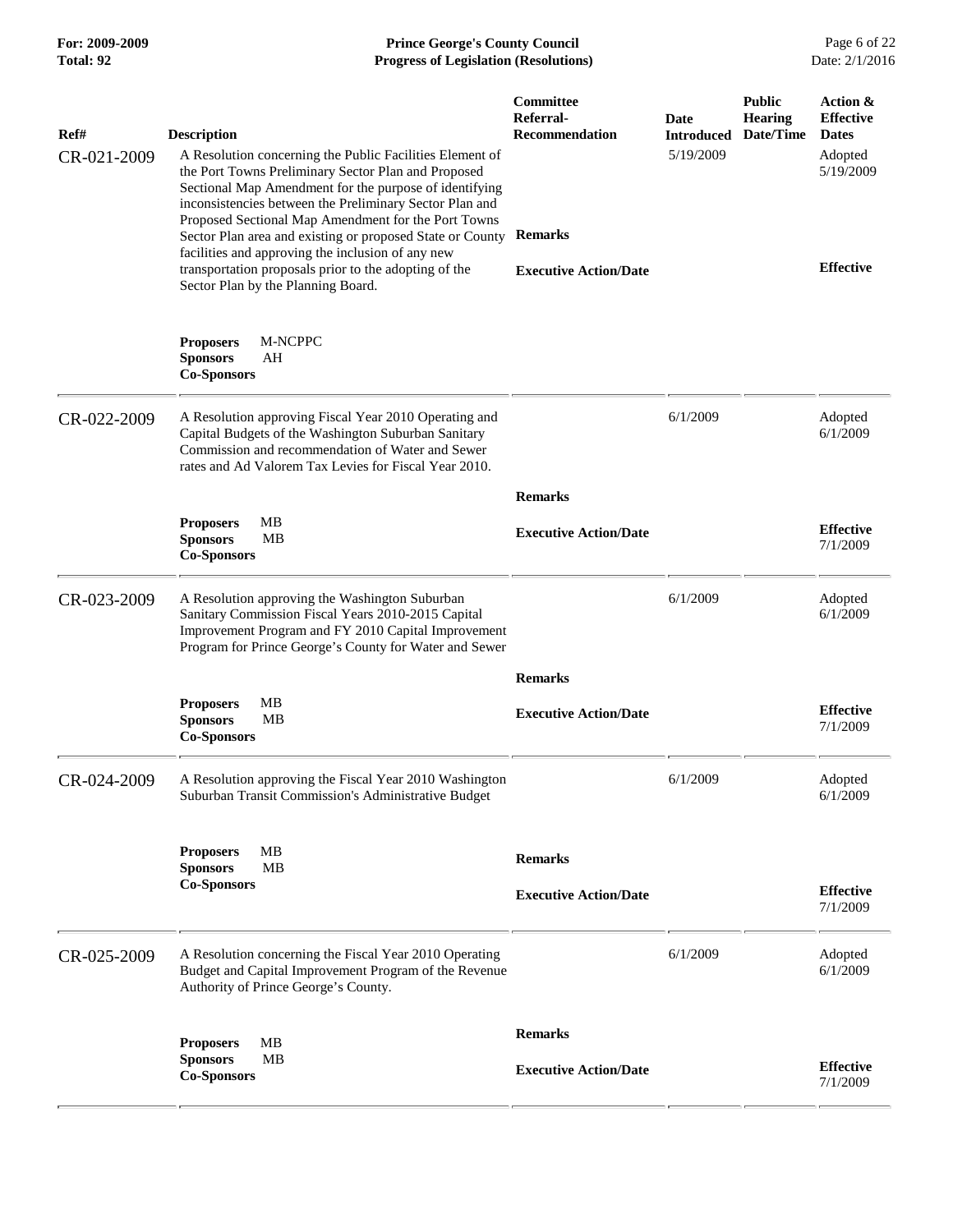| Ref#<br>CR-026-2009 | <b>Description</b><br>A Resolution concerning the Fiscal Year 2010 Operating<br>Budget and Capital Improvement Program of the<br>Redevelopment Authority of Prince George's County.                                                                                                                                                                                                                                                   | Committee<br>Referral-<br><b>Recommendation</b>              | <b>Date</b><br><b>Introduced</b><br>6/1/2009 | <b>Public</b><br><b>Hearing</b><br>Date/Time | Action &<br><b>Effective</b><br><b>Dates</b><br>Adopted<br>6/1/2009 |
|---------------------|---------------------------------------------------------------------------------------------------------------------------------------------------------------------------------------------------------------------------------------------------------------------------------------------------------------------------------------------------------------------------------------------------------------------------------------|--------------------------------------------------------------|----------------------------------------------|----------------------------------------------|---------------------------------------------------------------------|
|                     | <b>Proposers</b><br>MВ<br><b>MB</b><br><b>Sponsors</b><br><b>Co-Sponsors</b>                                                                                                                                                                                                                                                                                                                                                          | <b>Remarks</b><br><b>Executive Action/Date</b>               |                                              |                                              | <b>Effective</b><br>7/1/2009                                        |
| CR-027-2009         | A Resolution modifying the WSSC System Development<br>Charge (SDC) to help finance capital costs and to provide<br>for full and/or partial waivers of the charge for certain<br>revitalization, biotechnology, elderly housing projects and<br>properties used primarily for recreational and educational<br>programs and services for youth.                                                                                         | <b>Remarks</b>                                               | 6/1/2009                                     |                                              | Adopted<br>6/1/2009                                                 |
|                     | <b>Proposers</b><br>MВ<br><b>Sponsors</b><br><b>MB</b><br><b>Co-Sponsors</b>                                                                                                                                                                                                                                                                                                                                                          | <b>Executive Action/Date</b>                                 |                                              |                                              | <b>Effective</b><br>7/1/2009                                        |
| CR-028-2009         | A Resolution approving a revised planning and<br>administration budget and staffing plan for the<br>Neighborhood Stabilization Program ("NSP")                                                                                                                                                                                                                                                                                        | THE $5/19/2009$                                              | 5/19/2009                                    | 6/23/2009<br>1:30 PM                         | Adopted<br>6/23/2009                                                |
|                     | CO. EXEC.<br><b>Proposers</b><br><b>MB</b><br><b>Sponsors</b><br><b>Co-Sponsors</b>                                                                                                                                                                                                                                                                                                                                                   | <b>Remarks</b><br><b>Executive Action/Date</b><br>S 7/6/2009 |                                              |                                              | <b>Effective</b>                                                    |
| CR-029-2009         | A Resolution proposing amendments to the Adopted<br>Subregion 6 Master Plan and Endorsed Sectional Map<br>Amendment (Planning Areas 77, 78 (excluding that<br>portion of Planning Area 78 included in the 2007<br>Approved Westphalia Sector Plan), 79, 82A, 82B, 85B,<br>86A, 86B, 87A and 87B), and directing that a public<br>hearing be held to receive testimony on the proposed<br>amendments.                                  | C.O.W. 5/19/2009<br>FAV(A) 5/19/2009<br><b>Remarks</b>       | 5/19/2009                                    |                                              | Adopted<br>5/19/2009<br><b>Effective</b>                            |
|                     | M-NCPPC<br><b>Proposers</b><br><b>Sponsors</b><br>MB;SHD<br><b>Co-Sponsors</b>                                                                                                                                                                                                                                                                                                                                                        | <b>Executive Action/Date</b>                                 |                                              |                                              |                                                                     |
| CR-030-2009         | A Resolution concerning Supplementary Appropriations<br>of Federal, State and other funds in the amount of<br>\$23,431,282 to the Office of Homeland Security,<br>Fire/EMS Department, Department of Family Services,<br>Department of Social Services, Health Department, Office<br>of the State's Attorney, Office of the Sheriff, Department<br>of Environmental Resources, and Department of Housing<br>and Community Development | PSFM 6/2/2009<br>C.O.W. 6/3/2009<br>FAV 6/9/2009             | 6/2/2009                                     |                                              | Adopted<br>6/9/2009<br><b>Effective</b>                             |
|                     |                                                                                                                                                                                                                                                                                                                                                                                                                                       | <b>Remarks</b>                                               |                                              |                                              | 6/9/2009                                                            |
|                     | CO. EXEC.<br><b>Proposers</b><br><b>Sponsors</b><br>MВ<br><b>Co-Sponsors</b>                                                                                                                                                                                                                                                                                                                                                          | <b>Executive Action/Date</b>                                 |                                              |                                              |                                                                     |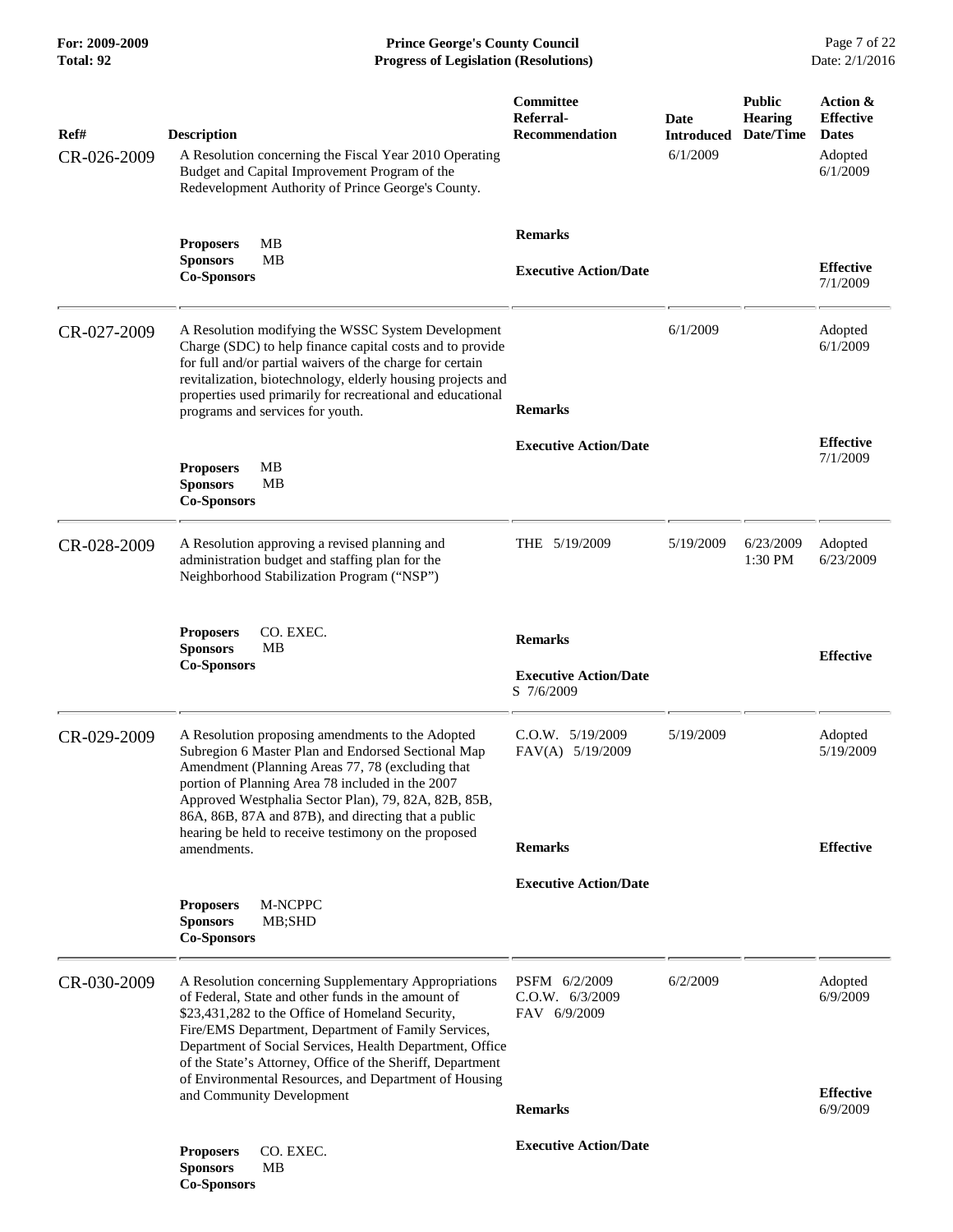## **For: 2009-2009 Prince George's County Council** Page 8 of 22<br>**Progress of Legislation (Resolutions)** Date: 2/1/2016 **Total: 92 Progress of Legislation (Resolutions)**

| Ref#        | <b>Description</b>                                                                                                                                                                                                                                                                                                                                         | Committee<br>Referral-<br><b>Recommendation</b> | <b>Date</b><br><b>Introduced</b> | <b>Public</b><br><b>Hearing</b><br>Date/Time | Action &<br><b>Effective</b><br><b>Dates</b> |
|-------------|------------------------------------------------------------------------------------------------------------------------------------------------------------------------------------------------------------------------------------------------------------------------------------------------------------------------------------------------------------|-------------------------------------------------|----------------------------------|----------------------------------------------|----------------------------------------------|
| CR-031-2009 | A Resolution concerning Supplementary Appropriations<br>of Federal. State and other funds in the amount of<br>\$2,333,302 to the Health Department, Department of<br>Family Services, Office of the Sheriff, Circuit Court,<br>Police Department and Department of Public Works and<br>Transportation                                                      | PSFM 6/2/2009<br>FAV 6/22/2009                  | 6/2/2009                         |                                              | Adopted<br>6/23/2009                         |
|             |                                                                                                                                                                                                                                                                                                                                                            | <b>Remarks</b>                                  |                                  |                                              | <b>Effective</b>                             |
|             | CO. EXEC.<br><b>Proposers</b><br><b>Sponsors</b><br>MB<br><b>Co-Sponsors</b>                                                                                                                                                                                                                                                                               | <b>Executive Action/Date</b>                    |                                  |                                              | 6/23/2009                                    |
| CR-032-2009 | A Resolution amending the Prince George's County<br>"Annual Action Plan: FY 2009" to serve as the<br>application for funding under the Community<br>Development Block Grant Recovery ("CDBG-R")<br>Program                                                                                                                                                 | C.O.W. 6/2/2009<br>FAV 6/2/2009                 | 6/2/2009                         |                                              | Adopted<br>6/2/2009                          |
|             | CO. EXEC.                                                                                                                                                                                                                                                                                                                                                  | <b>Remarks</b>                                  |                                  |                                              | <b>Effective</b>                             |
|             | <b>Proposers</b><br><b>Sponsors</b><br><b>MB</b><br><b>Co-Sponsors</b>                                                                                                                                                                                                                                                                                     | <b>Executive Action/Date</b><br>S 6/3/2009      |                                  |                                              |                                              |
| CR-033-2009 | A Resolution recommending that the Maryland<br>Agricultural Land Preservation Foundation approves the<br>petition of K B Accokeek Land, LLC to establish an<br>agricultural district, reference Tax Map 163/Grid<br>B1/Parcel 8/Tax Account 05-0308015 and Tax Map<br>163/Grid B1/Parcel 8/Tax Account 05-0308007.                                         | <b>THE</b><br>6/9/2009<br>FAV 6/25/2009         | 6/9/2009                         | 7/7/2009<br>10:00 AM                         | Adopted<br>7/7/2009                          |
|             |                                                                                                                                                                                                                                                                                                                                                            | <b>Remarks</b>                                  |                                  |                                              | <b>Effective</b>                             |
|             | M-NCPPC<br><b>Proposers</b><br><b>Sponsors</b><br>MB;TD<br><b>Co-Sponsors</b>                                                                                                                                                                                                                                                                              | <b>Executive Action/Date</b><br>S 7/30/2009     |                                  |                                              |                                              |
| CR-034-2009 | A Resolution recommending that the Maryland<br>Agricultural Land Preservation Foundation approves the<br>petition of Sidney L. Tucker, Michele Ann Tucker and<br>John L. Tucker, Jr. to establish agricultural districts,<br>reference Tax Map 137/Grid E1/Parcel 55/Tax Account<br>04-0264507 and Tax Map 138/Grid A2/Parcel 1/Tax<br>Account 04-0264499. | THE 6/9/2009<br>FAV(A) 6/25/2009                | 6/9/2009                         | 7/7/2009<br>10:00 AM                         | Adopted<br>7/7/2009                          |
|             |                                                                                                                                                                                                                                                                                                                                                            | <b>Remarks</b>                                  |                                  |                                              | <b>Effective</b>                             |
|             | M-NCPPC<br><b>Proposers</b><br><b>Sponsors</b><br>MB;TD<br><b>Co-Sponsors</b>                                                                                                                                                                                                                                                                              | <b>Executive Action/Date</b><br>S 7/30/2009     |                                  |                                              |                                              |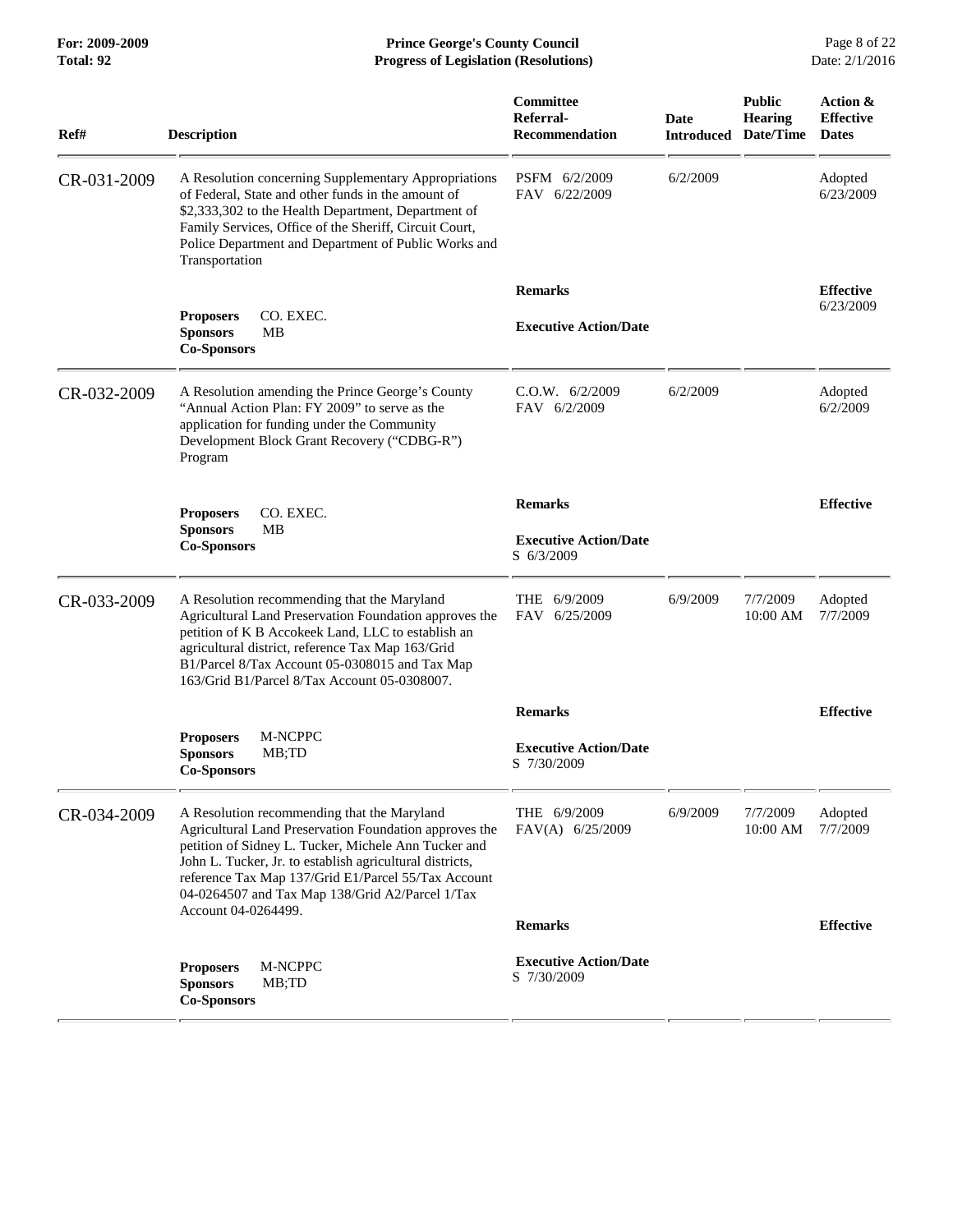| For: 2009-2009<br><b>Total: 92</b> | <b>Prince George's County Council</b><br>Date: 2/1/2016<br><b>Progress of Legislation (Resolutions)</b>                                                                                                                                                                                                                                                                           |                                                                                         |                                       |                                              |                                                                      |
|------------------------------------|-----------------------------------------------------------------------------------------------------------------------------------------------------------------------------------------------------------------------------------------------------------------------------------------------------------------------------------------------------------------------------------|-----------------------------------------------------------------------------------------|---------------------------------------|----------------------------------------------|----------------------------------------------------------------------|
| Ref#<br>CR-035-2009                | <b>Description</b><br>A Resolution concerning the designation of the Willow<br>Oak Tree (Quercus phellos) as the Official Tree of Prince<br>George's County.                                                                                                                                                                                                                      | <b>Committee</b><br>Referral-<br><b>Recommendation</b><br>THE 6/9/2009<br>FAV 6/25/2009 | Date<br><b>Introduced</b><br>6/9/2009 | <b>Public</b><br><b>Hearing</b><br>Date/Time | Action &<br><b>Effective</b><br><b>Dates</b><br>Adopted<br>7/14/2009 |
|                                    | MB;TK<br><b>Proposers</b><br><b>Sponsors</b><br>MB;TK;IT;AH;WC<br><b>Co-Sponsors</b>                                                                                                                                                                                                                                                                                              | <b>Remarks</b><br><b>Executive Action/Date</b>                                          |                                       |                                              | <b>Effective</b>                                                     |
| CR-036-2009                        | A Resolution expressing Prince George's County's<br>support for the Juneteenth National Holiday Campaign<br>and Observance                                                                                                                                                                                                                                                        |                                                                                         | 6/16/2009                             |                                              | Adopted<br>6/16/2009                                                 |
|                                    | <b>SHD</b><br><b>Proposers</b><br><b>Sponsors</b><br>SHD;CE;EO;TD;WC;IT;TK;AH<br><b>Co-Sponsors</b>                                                                                                                                                                                                                                                                               | <b>Remarks</b><br><b>Executive Action/Date</b>                                          |                                       |                                              | <b>Effective</b>                                                     |
| CR-037-2009                        | A Resolution identifying inconsistencies between the<br>Preliminary Sector Plan for the Takoma/Langley<br>Crossroads Area and existing or proposed State or County<br>facilities and approving the inclusion of any new<br>transportation proposals prior to the adoption of the<br>Sector Plan by the Planning Board.                                                            | <b>Remarks</b>                                                                          | 6/16/2009                             |                                              | Adopted<br>6/16/2009                                                 |
|                                    | M-NCPPC<br><b>Proposers</b><br><b>Sponsors</b><br>WC<br><b>Co-Sponsors</b>                                                                                                                                                                                                                                                                                                        | <b>Executive Action/Date</b>                                                            |                                       |                                              | <b>Effective</b>                                                     |
| CR-038-2009                        | A Resolution Concerning the City of Mount Rainier<br>Mixed-Use Town Center (M-U-TC) Zone Development<br>Plan For the purpose of initiating a secondary amendment<br>to the 1994 Approved Mount Rainier Mixed-Use Town<br>Center (M-U-TC) Zone Development Plan (Portion of<br>Planning Area 68).                                                                                  | <b>Remarks</b>                                                                          | 6/16/2009                             |                                              | Adopted<br>6/16/2009                                                 |
|                                    | M-NCPPC<br><b>Proposers</b><br>WC<br><b>Sponsors</b><br><b>Co-Sponsors</b>                                                                                                                                                                                                                                                                                                        | <b>Executive Action/Date</b>                                                            |                                       |                                              | <b>Effective</b><br>6/16/2009                                        |
| CR-039-2009                        | A Resolution concerning Supplementary Appropriations<br>of Federal, State and other funds in the amount of<br>\$13,100,052 to the Health Department, Fire/EMS<br>Department, Circuit Court, Police Department, Office of<br>Homeland Security, Department of Housing and<br>Community Development, Department of Family<br>Services, Department of Social Services and Department | PSFM 6/16/2009<br>FAV 6/22/2009                                                         | 6/16/2009                             |                                              | Adopted<br>6/23/2009                                                 |
|                                    | of Public Works and Transportation<br>CO. EXEC.<br><b>Proposers</b><br><b>Sponsors</b><br>MВ<br><b>Co-Sponsors</b>                                                                                                                                                                                                                                                                | <b>Remarks</b><br><b>Executive Action/Date</b>                                          |                                       |                                              | <b>Effective</b><br>6/23/2009                                        |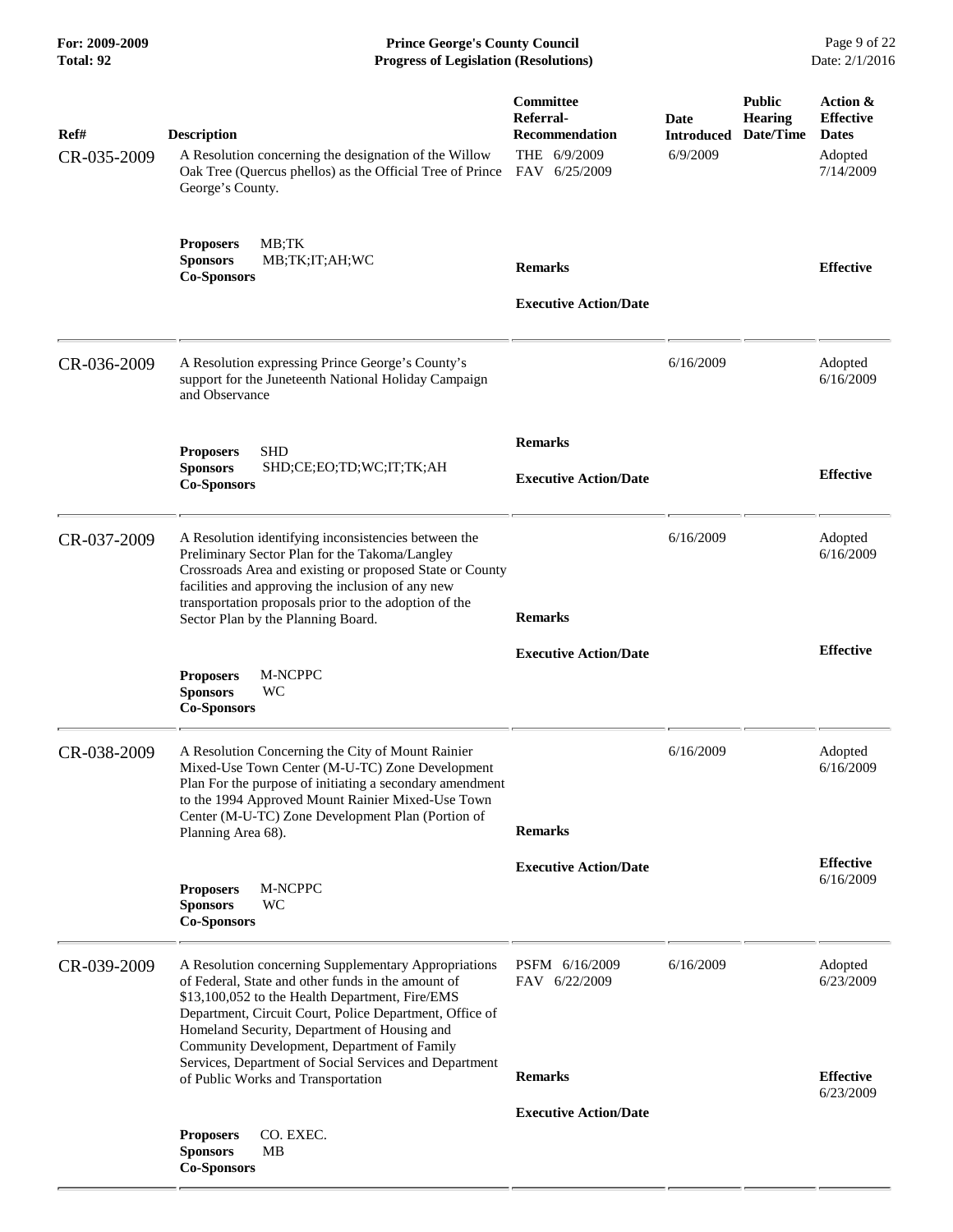| For: 2009-2009<br><b>Total: 92</b> | <b>Prince George's County Council</b><br>Date: 2/1/2016<br><b>Progress of Legislation (Resolutions)</b>                                                                                                                                                                                                                                        |                                                              |           |                                                                |                                              |
|------------------------------------|------------------------------------------------------------------------------------------------------------------------------------------------------------------------------------------------------------------------------------------------------------------------------------------------------------------------------------------------|--------------------------------------------------------------|-----------|----------------------------------------------------------------|----------------------------------------------|
| Ref#                               | <b>Description</b>                                                                                                                                                                                                                                                                                                                             | <b>Committee</b><br>Referral-<br><b>Recommendation</b>       | Date      | <b>Public</b><br><b>Hearing</b><br><b>Introduced Date/Time</b> | Action &<br><b>Effective</b><br><b>Dates</b> |
| CR-040-2009                        | A Resolution imposing and levying the tax rates and<br>causing to be raised the amount of taxes required by the<br>adopted budget so as to balance the budget as to proposed<br>income and expenditures for the fiscal year beginning July<br>1, 2009; and to set forth the State tax levy and the<br>Stormwater Management District tax levy. | <b>Remarks</b>                                               | 6/23/2009 |                                                                | Adopted<br>6/23/2009                         |
|                                    | MВ<br><b>Proposers</b><br><b>Sponsors</b><br>MВ<br><b>Co-Sponsors</b>                                                                                                                                                                                                                                                                          | <b>Executive Action/Date</b>                                 |           |                                                                | <b>Effective</b><br>7/1/2009                 |
| CR-041-2009                        | A Resolution transferring certain appropriations and<br>expenditures between certain programs in the Fiscal Year<br>2009 Operating Budget for the Park and Recreation Funds                                                                                                                                                                    | PZED 6/23/2009<br>FAV(A)<br>7/7/2009                         | 6/23/2009 | 7/14/2009<br>$1:30$ PM                                         | Adopted<br>7/14/2009                         |
|                                    | M-NCPPC<br><b>Proposers</b><br><b>Sponsors</b><br><b>SHD</b><br><b>Co-Sponsors</b>                                                                                                                                                                                                                                                             | <b>Remarks</b><br><b>Executive Action/Date</b>               |           |                                                                | <b>Effective</b>                             |
| CR-042-2009                        | A Resolution approving and adopting the Prince George's C.O.W. 6/23/2009<br>County Fiscal Year 2010 Housing and Community<br>Development Annual Action Plan                                                                                                                                                                                    | FAV(A) 7/16/2009                                             | 6/23/2009 | 7/14/2009<br>7:30 PM                                           | Adopted<br>7/21/2009                         |
|                                    | CO. EXEC.<br><b>Proposers</b><br>MВ<br><b>Sponsors</b><br><b>Co-Sponsors</b>                                                                                                                                                                                                                                                                   | <b>Remarks</b><br><b>Executive Action/Date</b><br>S 8/3/2009 |           |                                                                | <b>Effective</b>                             |
| CR-043-2009                        | A Resolution concerning the State of Maryland<br>Neighborhood and Community Assistance Program for<br>the purpose of expressing approval of the project<br>submitted by the Alfred Street Baptist Church Foundation<br>to the Maryland Department of Housing and Community<br>Development for participation in the Department's                | <b>Remarks</b>                                               | 6/23/2009 |                                                                | Adopted<br>6/23/2009                         |
|                                    | Community Investment Tax Credit Program<br>MВ<br><b>Proposers</b><br><b>Sponsors</b><br>MВ<br><b>Co-Sponsors</b>                                                                                                                                                                                                                               | <b>Executive Action/Date</b><br>S 6/26/2009                  |           |                                                                | <b>Effective</b>                             |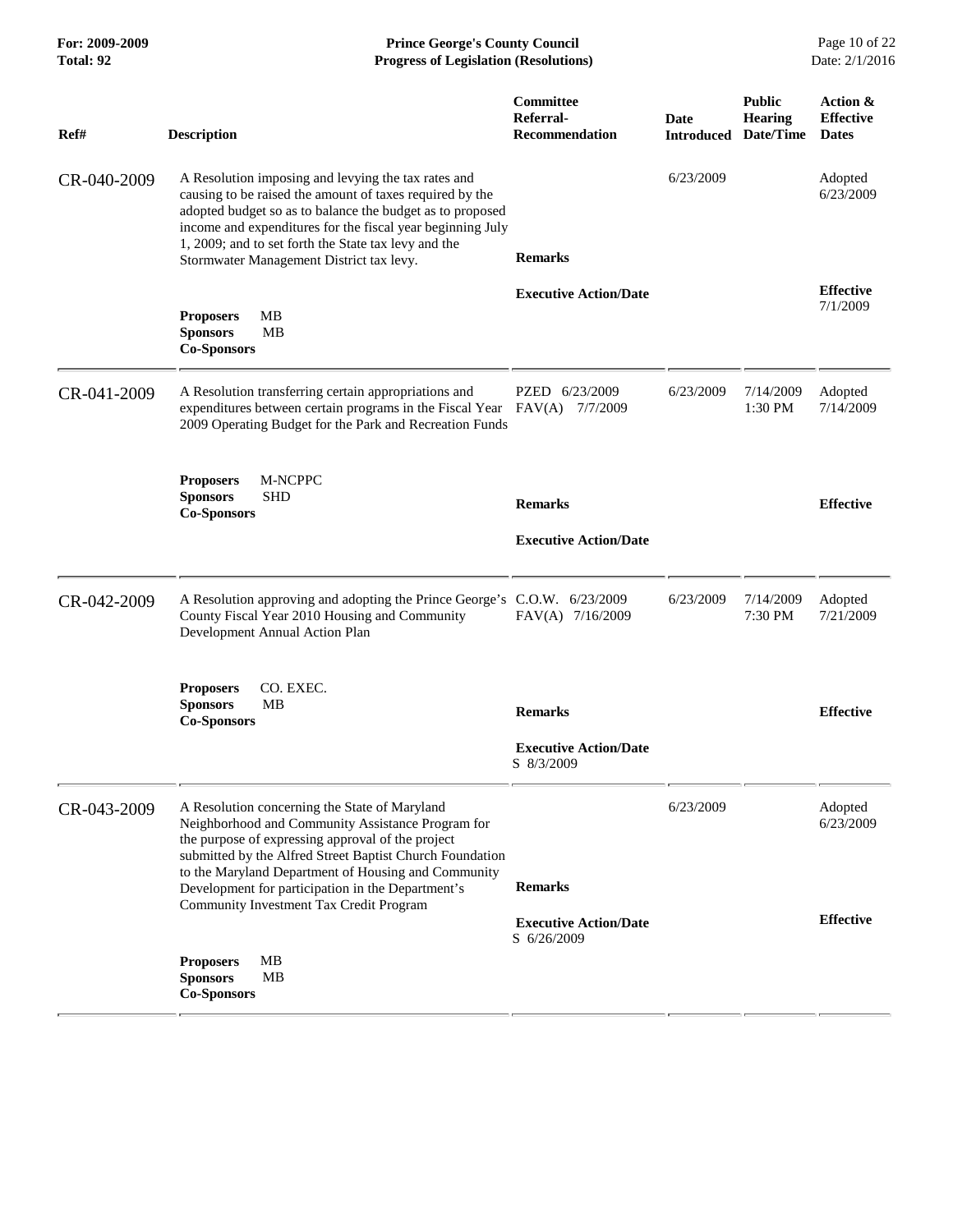**For: 2009-2009 Prince George's County Council** Page 11 of 22<br> **Progress of Legislation (Resolutions)** Date: 2/1/2016 **Total: 92 Progress of Legislation (Resolutions)** 

| Ref#<br>CR-044-2009 | <b>Description</b><br>A Resolution approving a certain incentive for an event in PSFM 6/23/2009<br>Prince George's County in the form of a reduction in the<br>amount of the County Admissions and Amusement Tax<br>levy on the event                                                                                                            | Committee<br>Referral-<br><b>Recommendation</b><br>FAV 7/14/2009                         | Date<br><b>Introduced</b><br>6/23/2009 | <b>Public</b><br><b>Hearing</b><br>Date/Time | Action &<br><b>Effective</b><br><b>Dates</b><br>Adopted<br>7/21/2009 |
|---------------------|--------------------------------------------------------------------------------------------------------------------------------------------------------------------------------------------------------------------------------------------------------------------------------------------------------------------------------------------------|------------------------------------------------------------------------------------------|----------------------------------------|----------------------------------------------|----------------------------------------------------------------------|
|                     | AH<br><b>Proposers</b><br><b>Sponsors</b><br>AH<br><b>Co-Sponsors</b>                                                                                                                                                                                                                                                                            | <b>Remarks</b><br><b>Executive Action/Date</b><br>S 8/4/2009                             |                                        |                                              | <b>Effective</b>                                                     |
| CR-045-2009         | A Resolution establishing that a multifamily unit<br>development known as Renaissance Square, located in<br>census tract number 8063, qualifies for a revitalization/<br>redevelopment tax credit pursuant to Section 10-235.02<br>and Section 10-235.03 of the Prince George's County<br>Code                                                   | THE 7/7/2009<br>FAV 9/24/2009                                                            | 7/7/2009                               |                                              | Adopted<br>9/29/2009                                                 |
|                     |                                                                                                                                                                                                                                                                                                                                                  | <b>Remarks</b>                                                                           |                                        |                                              | <b>Effective</b>                                                     |
|                     | WC<br><b>Proposers</b><br>WC<br><b>Sponsors</b><br><b>Co-Sponsors</b>                                                                                                                                                                                                                                                                            | <b>Executive Action/Date</b>                                                             |                                        |                                              |                                                                      |
| CR-046-2009         | A Resolution amending the Prince George's County FY<br>2005, FY 2006, FY 2007, FY 2008, and FY 2009 Annual FAV(A) 9/24/2009<br>Action Plans to restructure, reprogram, and approve<br>funding for Community Development Block Grant<br>("CDBG") activities                                                                                       | THE 7/7/2009                                                                             | 7/7/2009                               | 9/9/2009<br>1:30 PM                          | Adopted<br>9/29/2009                                                 |
|                     | <b>Proposers</b><br>CO. EXEC.<br><b>Sponsors</b><br>MB;WC<br><b>Co-Sponsors</b>                                                                                                                                                                                                                                                                  | <b>Remarks</b><br><b>Executive Action/Date</b><br>S 10/15/2009                           |                                        |                                              | <b>Effective</b>                                                     |
| CR-047-2009         | A Resolution establishing a furlough plan for a total cost<br>savings of approximately \$18,000,000 for Fiscal Year<br>2010                                                                                                                                                                                                                      | C.O.W. 7/7/2009<br>FAV 7/14/2009                                                         | 7/7/2009                               |                                              | Adopted<br>7/21/2009                                                 |
|                     | CO. EXEC.<br><b>Proposers</b><br><b>Sponsors</b><br><b>MB</b><br><b>Co-Sponsors</b>                                                                                                                                                                                                                                                              | <b>Remarks</b><br><b>Executive Action/Date</b>                                           |                                        |                                              | <b>Effective</b><br>7/21/2009                                        |
| CR-048-2009         | A Resolution concerning the Interdepartmental Transfer of PSFM 7/7/2009<br>Appropriations for the purpose of transferring surplus<br>appropriations reflecting savings from the Office of<br>Information Technology and Communications, Police<br>Department, and Non-Departmental accounts to the<br>Fire/EMS Department and Board of Elections | NR(A) 7/14/2009                                                                          | 7/7/2009                               |                                              | Adopted<br>7/21/2009                                                 |
|                     | CO. EXEC.<br><b>Proposers</b><br><b>Sponsors</b><br><b>MB</b><br><b>Co-Sponsors</b>                                                                                                                                                                                                                                                              | <b>Remarks</b><br>Retroactive to 6/30/2009<br><b>Executive Action/Date</b><br>S 8/4/2009 |                                        |                                              | <b>Effective</b><br>6/30/2009                                        |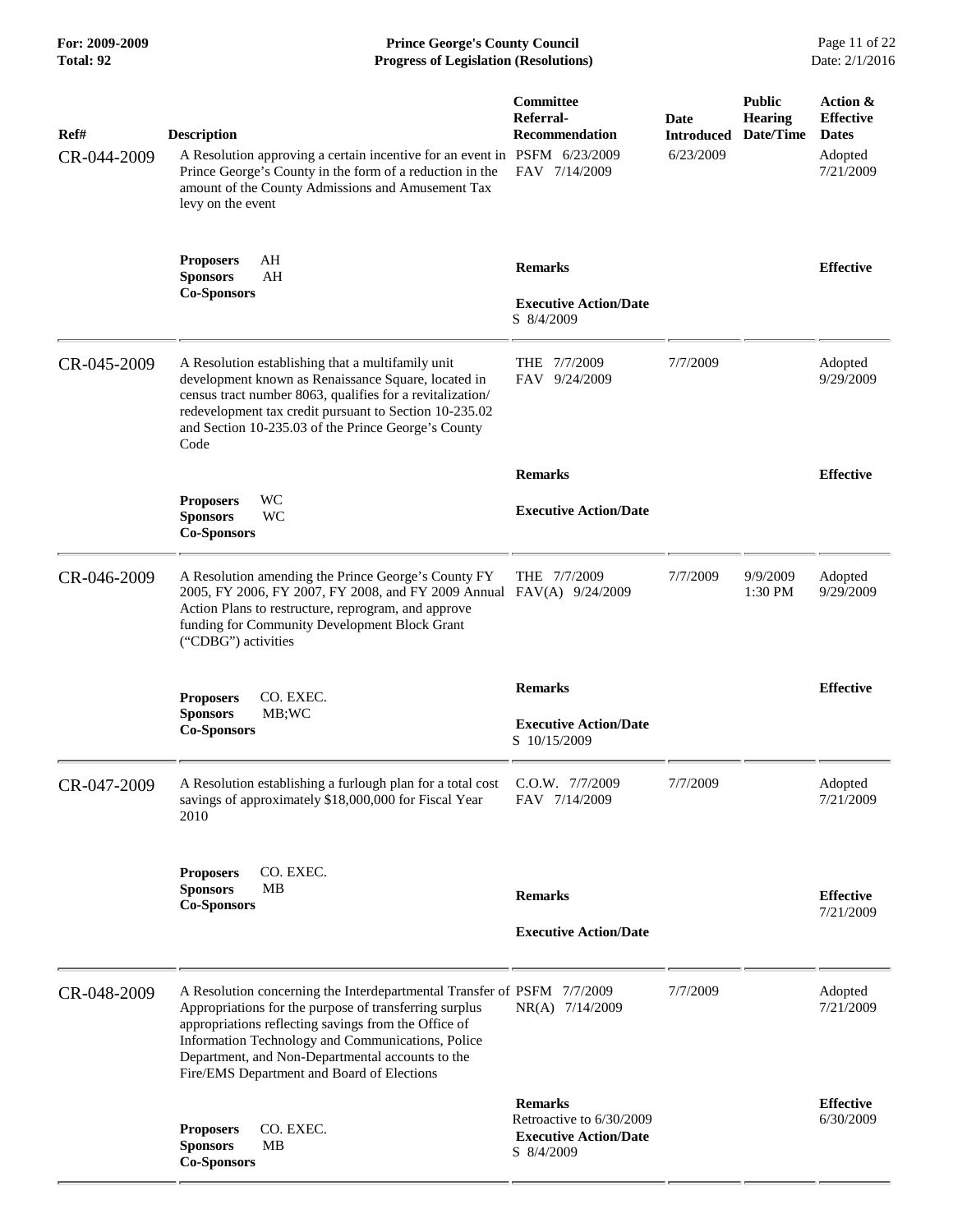**For: 2009-2009 Prince George's County Council** Page 12 of 22<br>**Prince George's County Council** Page 12 of 22<br>**Progress of Legislation (Resolutions)** Date: 2/1/2016 **Total: 92 Progress of Legislation (Resolutions)** 

| Ref#<br>CR-049-2009 | <b>Description</b><br>A Resolution concerning Adjustments to Approved<br>Position Grades for the purpose of adjusting the number<br>of positions in certain grades in the Department of<br>Corrections                                                                                                                                                                                                                                                                                                                                                                                                                                                                                                                           | Committee<br>Referral-<br><b>Recommendation</b><br>PSFM 7/7/2009<br>FAV 7/14/2009 | Date<br>Introduced<br>7/7/2009 | <b>Public</b><br><b>Hearing</b><br>Date/Time | Action &<br><b>Effective</b><br><b>Dates</b><br>Adopted<br>7/21/2009 |
|---------------------|----------------------------------------------------------------------------------------------------------------------------------------------------------------------------------------------------------------------------------------------------------------------------------------------------------------------------------------------------------------------------------------------------------------------------------------------------------------------------------------------------------------------------------------------------------------------------------------------------------------------------------------------------------------------------------------------------------------------------------|-----------------------------------------------------------------------------------|--------------------------------|----------------------------------------------|----------------------------------------------------------------------|
|                     | CO. EXEC.<br><b>Proposers</b><br><b>Sponsors</b><br>MВ<br><b>Co-Sponsors</b>                                                                                                                                                                                                                                                                                                                                                                                                                                                                                                                                                                                                                                                     | <b>Remarks</b><br><b>Executive Action/Date</b>                                    |                                |                                              | <b>Effective</b>                                                     |
| CR-050-2009         | A Resolution concerning preparation of a new sector plan<br>and Sectional Map Amendment (SMA) and Approval of<br>Goals, Concepts, Guidelines, and Public Participation<br>Program for the Central Annapolis Road area, which is a<br>portion of Planning Area 69 for the purpose of initiating<br>an amendment to the 1994 Approved Master Plan and<br>Sectional Map Amendment for Bladensburg - New<br>Carrollton and Vicinity (Planning Area 69); and<br>approving the Goals, Concepts, Guidelines, and Public<br>Participation Program in order to develop a comprehensive<br>approach to implement the recommendations of the 2002<br>General Plan, to ensure that future development is<br>consistent with County policies. | <b>Remarks</b><br><b>Executive Action/Date</b>                                    | 7/7/2009                       |                                              | Adopted<br>7/7/2009<br><b>Effective</b><br>7/7/2009                  |
|                     | M-NCPPC<br><b>Proposers</b><br><b>Sponsors</b><br>EO;AH<br><b>Co-Sponsors</b>                                                                                                                                                                                                                                                                                                                                                                                                                                                                                                                                                                                                                                                    |                                                                                   |                                |                                              |                                                                      |
| CR-051-2009         | A Resolution proposing amendments to the adopted<br>Marlboro Pike Sector Plan and endorsed Sectional Map<br>Amendment and directing that a public hearing be held to<br>receive testimony on the proposed amendments.                                                                                                                                                                                                                                                                                                                                                                                                                                                                                                            |                                                                                   | 7/21/2009                      |                                              | Adopted<br>7/21/2009                                                 |
|                     |                                                                                                                                                                                                                                                                                                                                                                                                                                                                                                                                                                                                                                                                                                                                  | <b>Remarks</b>                                                                    |                                |                                              |                                                                      |
|                     | M-NCPPC<br><b>Proposers</b><br>SHD;CE;TD<br><b>Sponsors</b><br><b>Co-Sponsors</b>                                                                                                                                                                                                                                                                                                                                                                                                                                                                                                                                                                                                                                                | <b>Executive Action/Date</b>                                                      |                                |                                              | <b>Effective</b>                                                     |
| CR-052-2009         | A Resolution concerning the 2008 Water and Sewer Plan<br>(April 2009 Amendment Cycle) to change the water and<br>sewer category designations within the 2008 Water and<br>Sewer Plan                                                                                                                                                                                                                                                                                                                                                                                                                                                                                                                                             | THE 7/21/2009<br>NR 9/24/2009                                                     | 7/21/2009                      | 9/9/2009<br>1:30 PM                          | Adopted<br>9/29/2009                                                 |
|                     | <b>Proposers</b><br>CO. EXEC.<br><b>Sponsors</b><br>MВ<br><b>Co-Sponsors</b>                                                                                                                                                                                                                                                                                                                                                                                                                                                                                                                                                                                                                                                     | <b>Remarks</b><br><b>Executive Action/Date</b>                                    |                                |                                              | <b>Effective</b><br>10/22/2009                                       |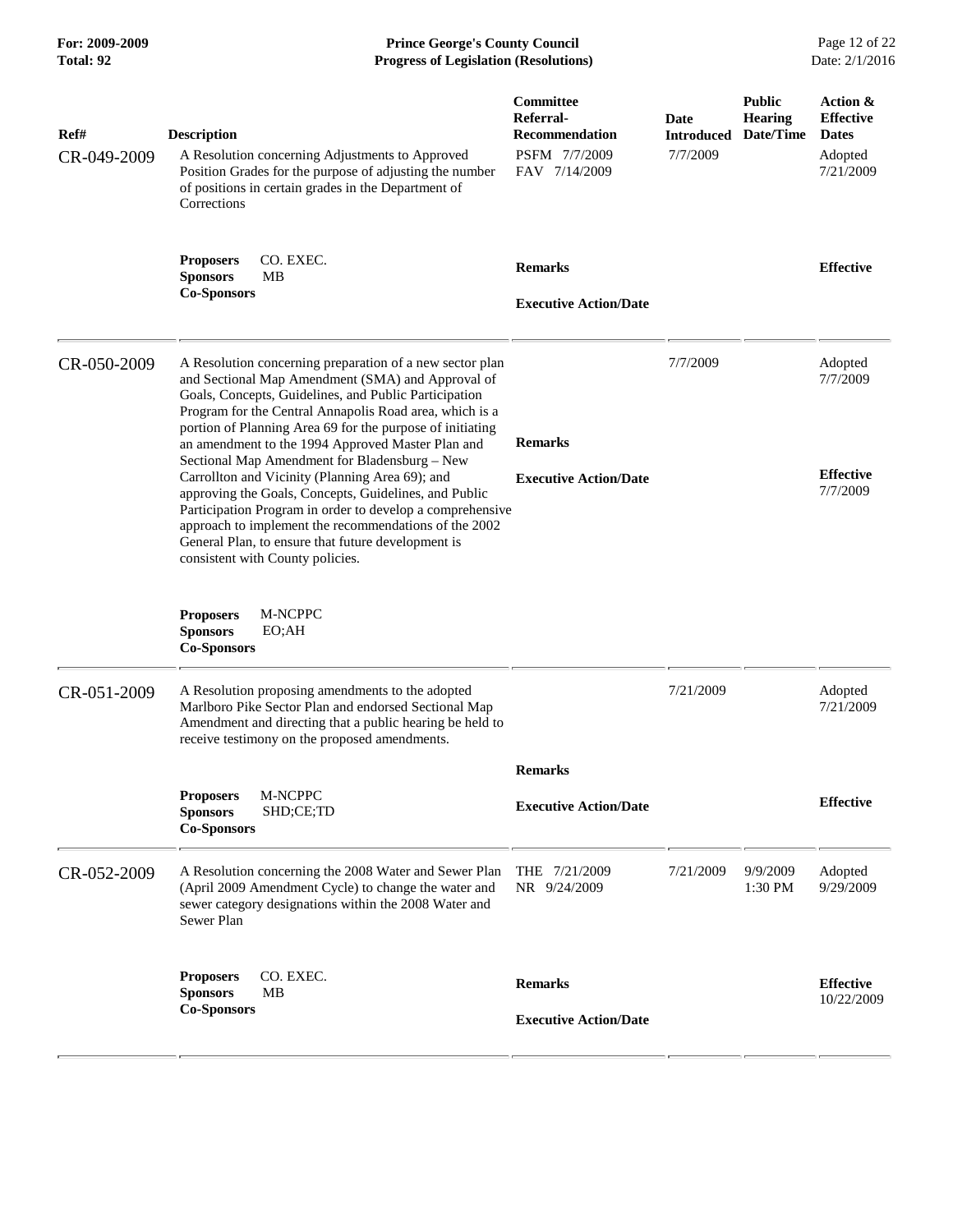**For: 2009-2009 Prince George's County Council** Page 13 of 22<br>**Progress of Legislation (Resolutions)** Date: 2/1/2016 **Total: 92 Progress of Legislation (Resolutions)** 

| Ref#<br>CR-053-2009 | <b>Description</b><br>A Resolution concerning The Kleiner-Davidson White<br>House for the purpose of designating the<br>Kleiner-Davidson White House as a Prince George's<br>County Historic Site                                                                                                                                                                                                                                                                                                                        | <b>Committee</b><br>Referral-<br><b>Recommendation</b> | Date<br><b>Introduced</b><br>7/21/2009 | <b>Public</b><br><b>Hearing</b><br>Date/Time | Action &<br><b>Effective</b><br><b>Dates</b><br>Adopted<br>7/21/2009 |
|---------------------|--------------------------------------------------------------------------------------------------------------------------------------------------------------------------------------------------------------------------------------------------------------------------------------------------------------------------------------------------------------------------------------------------------------------------------------------------------------------------------------------------------------------------|--------------------------------------------------------|----------------------------------------|----------------------------------------------|----------------------------------------------------------------------|
|                     |                                                                                                                                                                                                                                                                                                                                                                                                                                                                                                                          | <b>Remarks</b>                                         |                                        |                                              |                                                                      |
|                     | M-NCPPC<br><b>Proposers</b><br><b>Sponsors</b><br>MB;EO<br><b>Co-Sponsors</b>                                                                                                                                                                                                                                                                                                                                                                                                                                            | <b>Executive Action/Date</b>                           |                                        |                                              | <b>Effective</b>                                                     |
| CR-054-2009         | A Resolution concerning the Prince George's Countywide<br>Master Plan of Transportation for the purpose of<br>proposing amendments to the Adopted Countywide<br>Master Plan of Transportation, and directing that a public<br>hearing be held to receive testimony on the proposed<br>amendments.                                                                                                                                                                                                                        | <b>Remarks</b>                                         | 7/21/2009                              |                                              | Adopted<br>7/21/2009                                                 |
|                     | <b>Proposers</b><br>M-NCPPC<br><b>Sponsors</b><br>MB;TK<br><b>Co-Sponsors</b>                                                                                                                                                                                                                                                                                                                                                                                                                                            | <b>Executive Action/Date</b>                           |                                        |                                              | <b>Effective</b>                                                     |
| CR-055-2009         | A Resolution issuing a subpoena pursuant to Section 1012<br>of the Charter for Prince George's County in response to a<br>request initiated by the Personnel Board pursuant to<br>Section 16-105 of the County Code.                                                                                                                                                                                                                                                                                                     |                                                        | 7/21/2009                              |                                              | Adopted<br>7/21/2009                                                 |
|                     |                                                                                                                                                                                                                                                                                                                                                                                                                                                                                                                          | <b>Remarks</b>                                         |                                        |                                              |                                                                      |
|                     | MB<br><b>Proposers</b><br><b>Sponsors</b><br>MВ<br><b>Co-Sponsors</b>                                                                                                                                                                                                                                                                                                                                                                                                                                                    | <b>Executive Action/Date</b>                           |                                        |                                              | <b>Effective</b>                                                     |
| CR-056-2009         | A Resolution concerning Federal Health Care Reform for<br>the purpose of expressing the Prince George's County<br>Council support, in partnership with the Maryland Black<br>Mayors, Inc. for Federal legislation providing<br>comprehensive health care coverage.                                                                                                                                                                                                                                                       |                                                        | 7/21/2009                              |                                              | Adopted<br>7/21/2009                                                 |
|                     |                                                                                                                                                                                                                                                                                                                                                                                                                                                                                                                          | <b>Remarks</b>                                         |                                        |                                              |                                                                      |
|                     | <b>Proposers</b><br>SHD<br><b>SHD</b><br><b>Sponsors</b><br><b>Co-Sponsors</b>                                                                                                                                                                                                                                                                                                                                                                                                                                           | <b>Executive Action/Date</b>                           |                                        |                                              | <b>Effective</b>                                                     |
| CR-057-2009         | A Resolution concerning the Public Facilities Element of<br>the Preliminary Bowie State MARC Station Sector Plan<br>and Proposed Sectional Map Amendment for the purpose<br>of identifying inconsistencies between the Preliminary<br>Bowie State MARC Station Sector Plan and Proposed<br>Sectional Map Amendment and existing or proposed State Remarks<br>or County facilities, and approving the inclusion of any<br>new transportation proposals prior to the adopting of the<br>sector plan by the Planning Board. | <b>Executive Action/Date</b>                           | 9/22/2009                              |                                              | Adopted<br>9/22/2009<br><b>Effective</b>                             |
|                     | M-NCPPC<br><b>Proposers</b><br><b>Sponsors</b><br>IT;TK<br><b>Co-Sponsors</b>                                                                                                                                                                                                                                                                                                                                                                                                                                            |                                                        |                                        |                                              |                                                                      |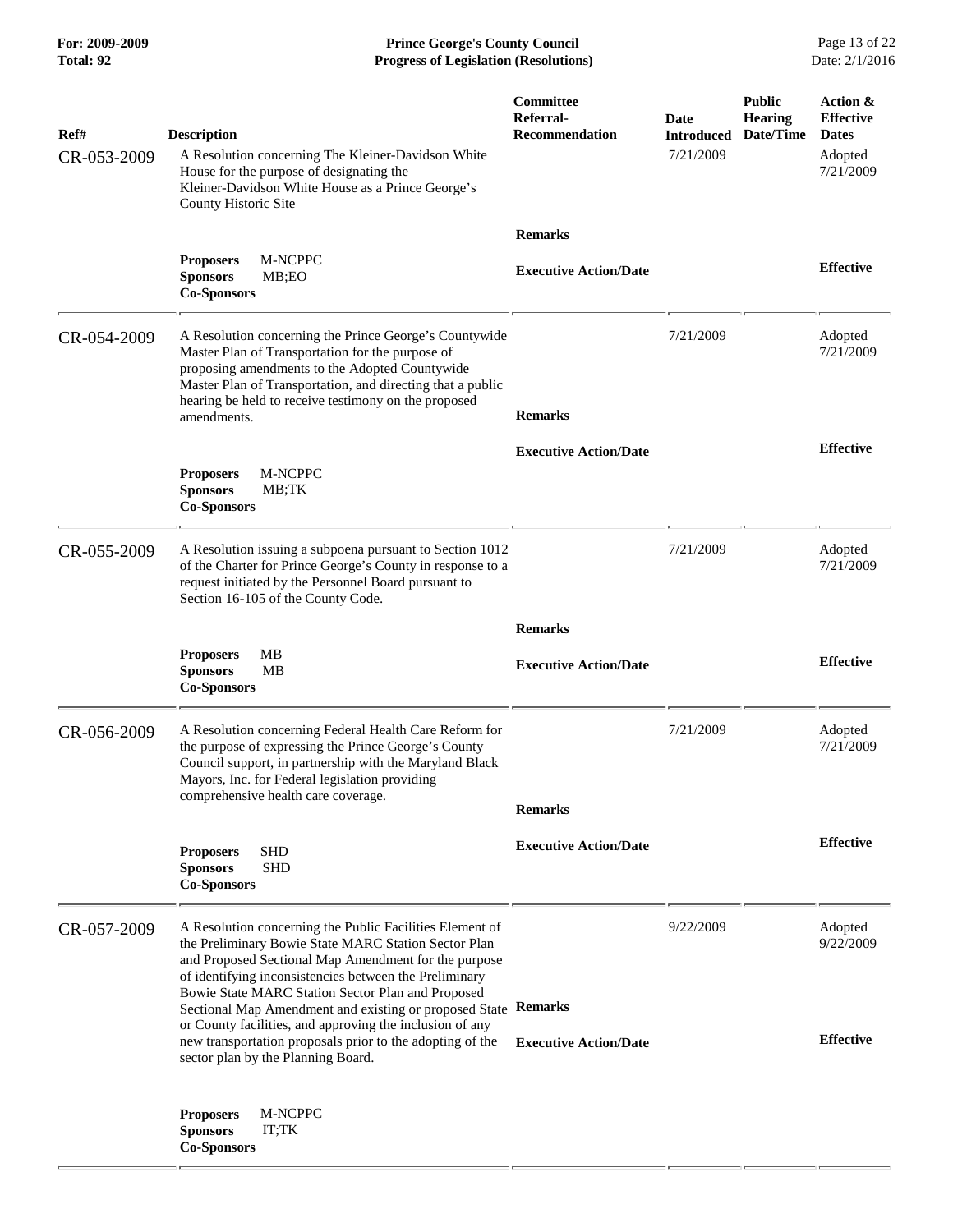## **For: 2009-2009 Prince George's County Council** Page 14 of 22<br>**Progress of Legislation (Resolutions)** Date: 2/1/2016 **Total: 92 Progress of Legislation (Resolutions)**

| Ref#<br>CR-058-2009 | <b>Description</b><br>A Resolution recommending that the Maryland<br>Agricultural Land Preservation Foundation approves the<br>petition of Richard H. and Peggy B. Dobson to establish<br>agricultural district, reference Tax Map 78/Grid B3/Parcel<br>13/Tax Account 07-0718882.                                                                                                                                                                                                                                                                     | Committee<br>Referral-<br><b>Recommendation</b><br>THE 9/9/2009<br>FAV 9/24/2009                                                                                                                                                                                                                                                      | Date<br><b>Introduced</b><br>9/9/2009 | <b>Public</b><br><b>Hearing</b><br>Date/Time<br>10/20/2009<br>10:00 AM | Action &<br><b>Effective</b><br><b>Dates</b><br>Adopted<br>10/20/2009 |
|---------------------|--------------------------------------------------------------------------------------------------------------------------------------------------------------------------------------------------------------------------------------------------------------------------------------------------------------------------------------------------------------------------------------------------------------------------------------------------------------------------------------------------------------------------------------------------------|---------------------------------------------------------------------------------------------------------------------------------------------------------------------------------------------------------------------------------------------------------------------------------------------------------------------------------------|---------------------------------------|------------------------------------------------------------------------|-----------------------------------------------------------------------|
|                     | <b>Proposers</b><br>M-NCPPC<br><b>Sponsors</b><br>MВ<br><b>Co-Sponsors</b>                                                                                                                                                                                                                                                                                                                                                                                                                                                                             | <b>Remarks</b><br><b>Executive Action/Date</b><br>S 10/25/2009                                                                                                                                                                                                                                                                        |                                       |                                                                        | <b>Effective</b>                                                      |
| CR-059-2009         | A Resolution concerning the Public Facilities Element of<br>the Preliminary Central US 1 Corridor Sector Plan and<br>Proposed Sectional Map Amendment For the purpose of<br>identifying inconsistencies between the Preliminary<br>Central US 1 Corridor Sector Plan and Proposed Sectional<br>Map Amendment and existing or proposed State or<br>County facilities, and approving the inclusion of any new<br>transportation proposals prior to the adopting of the sector Executive Action/Date<br>plan by the Planning Board.                       | <b>Remarks</b>                                                                                                                                                                                                                                                                                                                        | 9/9/2009                              |                                                                        | Adopted<br>9/9/2009<br><b>Effective</b>                               |
|                     | M-NCPPC<br><b>Proposers</b><br><b>Sponsors</b><br>EO<br><b>Co-Sponsors</b>                                                                                                                                                                                                                                                                                                                                                                                                                                                                             |                                                                                                                                                                                                                                                                                                                                       |                                       |                                                                        |                                                                       |
| CR-060-2009         | A Resolution establishing a Charter Review Commission<br>to undertake a comprehensive study of the Charter and<br>recommending appropriate changes, providing that the<br>same body shall serve as the Compensation Review Board<br>to study the rate of current compensation for the County<br>Council and County Executive and make<br>recommendations regarding the amount of compensation,<br>providing for the selection of the members thereof, and<br>generally relating to the Charter Review Commission and<br>the Compensation Review Board. | <b>Remarks</b><br><b>Executive Action/Date</b><br>S 9/22/2009                                                                                                                                                                                                                                                                         | 9/9/2009                              |                                                                        | Adopted<br>9/9/2009<br><b>Effective</b>                               |
|                     | <b>Proposers</b><br><b>MB</b><br>MB;CE;SHD<br><b>Sponsors</b><br><b>Co-Sponsors</b>                                                                                                                                                                                                                                                                                                                                                                                                                                                                    |                                                                                                                                                                                                                                                                                                                                       |                                       |                                                                        |                                                                       |
| CR-061-2009         | A Resolution approving the Subregion 5 Master Plan and<br>Sectional Map Amendment (Planning Areas 81A, 81B,<br>83, 84, 85A)                                                                                                                                                                                                                                                                                                                                                                                                                            |                                                                                                                                                                                                                                                                                                                                       | 9/9/2009                              |                                                                        | Adopted<br>9/9/2009                                                   |
|                     | M-NCPPC<br><b>Proposers</b><br><b>Sponsors</b><br>MВ<br><b>Co-Sponsors</b>                                                                                                                                                                                                                                                                                                                                                                                                                                                                             | <b>Remarks</b><br>On Oct. 26, 2012, the<br>Circuit Court for Prince<br>George's County declared<br>void the adoption of<br>CR-61-2009 for failure to<br>meet the affidavit<br>requirement pursuant to<br>Maryland Annotated Code,<br>State Government, Section<br>15-821 (2009 and Supp.<br>2001). AMP Creeks<br>Community Council v. |                                       |                                                                        | <b>Effective</b>                                                      |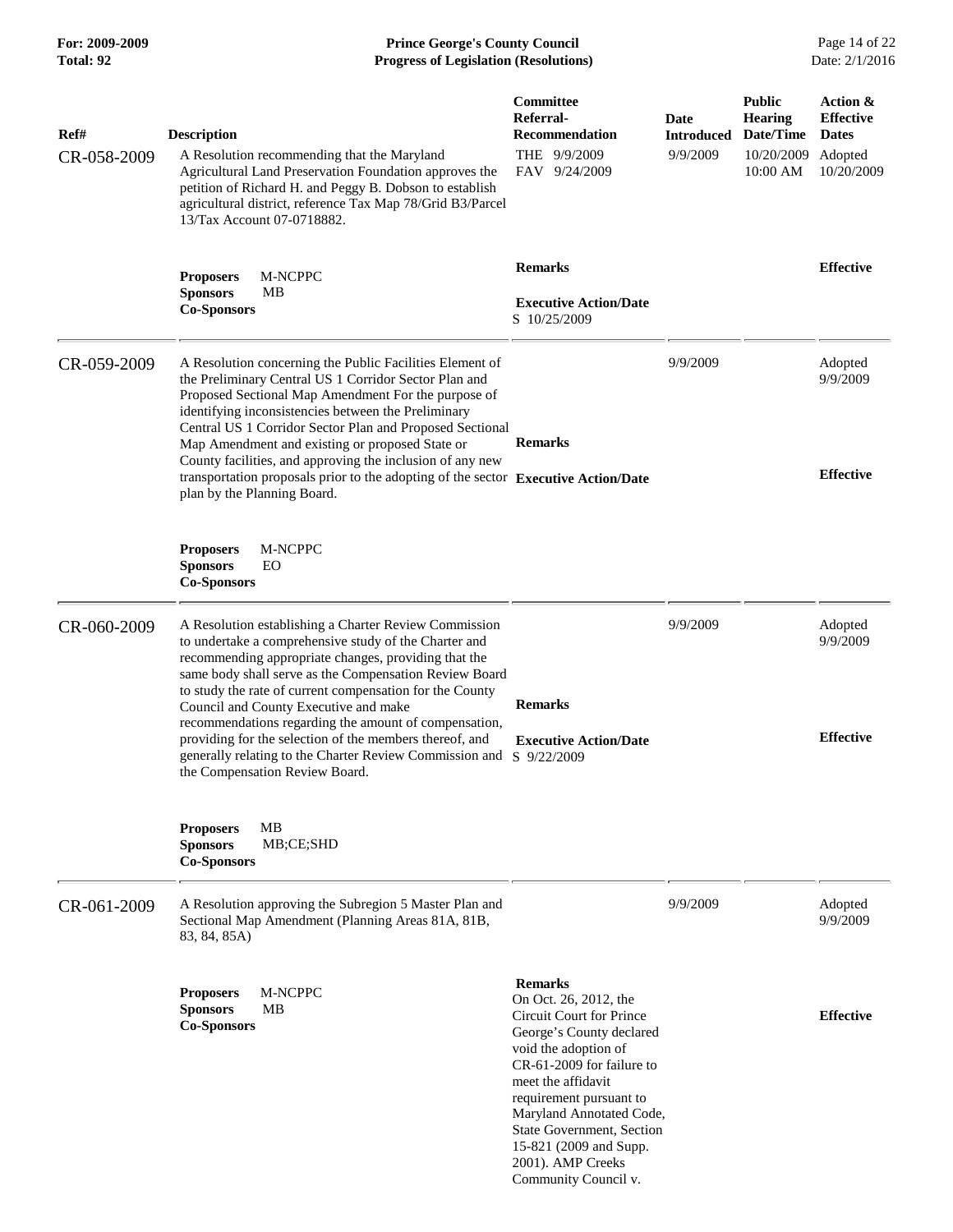| For: 2009-2009<br>Total: 92 | <b>Prince George's County Council</b><br>Date: 2/1/2016<br><b>Progress of Legislation (Resolutions)</b>                                                                                                           |                                                                                                                                                                                                                                                                                                                                                                                                                                                          |             |                                                         |                                              |
|-----------------------------|-------------------------------------------------------------------------------------------------------------------------------------------------------------------------------------------------------------------|----------------------------------------------------------------------------------------------------------------------------------------------------------------------------------------------------------------------------------------------------------------------------------------------------------------------------------------------------------------------------------------------------------------------------------------------------------|-------------|---------------------------------------------------------|----------------------------------------------|
| Ref#                        | <b>Description</b>                                                                                                                                                                                                | Committee<br>Referral-<br><b>Recommendation</b><br><b>District Council for Prince</b><br>George's County,<br>CAL09-31402,<br>CAL09-32017.<br><b>Executive Action/Date</b>                                                                                                                                                                                                                                                                                | <b>Date</b> | <b>Public</b><br>Hearing<br><b>Introduced Date/Time</b> | Action &<br><b>Effective</b><br><b>Dates</b> |
| CR-062-2009                 | A Resolution approving the Subregion 6 Master Plan and<br>Sectional Map Amendment (Planning Areas 77, 78, 79,<br>82A, 82B, 85B, 86A, 86B, 87A and 87B)                                                            |                                                                                                                                                                                                                                                                                                                                                                                                                                                          | 9/15/2009   |                                                         | Adopted<br>9/15/2009                         |
|                             | M-NCPPC<br><b>Proposers</b><br><b>Sponsors</b><br>MB;SHD<br><b>Co-Sponsors</b>                                                                                                                                    | <b>Remarks</b><br>On Oct. 26, 2012, the<br>Circuit Court for Prince<br>George's County declared<br>void the adoption of<br>CR-62-2009 for failure to<br>meet the affidavit<br>requirement pursuant to<br>Maryland Annotated Code,<br>State Government, Section<br>15-821 (2009 and Supp.<br>2001). AMP Creeks<br>Community Council v.<br>District Council for Prince<br>George's County,<br>CAL09-31402,<br>CAL09-32017.<br><b>Executive Action/Date</b> |             |                                                         | <b>Effective</b>                             |
| CR-063-2009                 | A Resolution concerning School Facilities Surcharge for<br>the purpose of adjusting the school facilities surcharge for FAV 9/16/2009<br>Fiscal Year 2010, beginning July 1, 2009, as required by<br>County law   | PSFM 9/15/2009                                                                                                                                                                                                                                                                                                                                                                                                                                           | 9/15/2009   |                                                         | Adopted<br>9/29/2009                         |
|                             | CO. EXEC.<br><b>Proposers</b><br><b>Sponsors</b><br>MВ<br><b>Co-Sponsors</b>                                                                                                                                      | <b>Remarks</b>                                                                                                                                                                                                                                                                                                                                                                                                                                           |             |                                                         | <b>Effective</b><br>7/1/2009                 |
|                             |                                                                                                                                                                                                                   | <b>Executive Action/Date</b>                                                                                                                                                                                                                                                                                                                                                                                                                             |             |                                                         |                                              |
| CR-064-2009                 | A Resolution concerning Public Safety Surcharge for the<br>purpose of adjusting the public safety surcharge for Fiscal FAV 9/16/2009<br>Year 2010, beginning July 1, 2009, as required by State<br>and County Law | PSFM 9/15/2009                                                                                                                                                                                                                                                                                                                                                                                                                                           | 9/15/2009   |                                                         | Adopted<br>9/29/2009                         |
|                             | CO. EXEC.<br><b>Proposers</b><br><b>Sponsors</b><br><b>MB</b><br><b>Co-Sponsors</b>                                                                                                                               | <b>Remarks</b><br><b>Executive Action/Date</b>                                                                                                                                                                                                                                                                                                                                                                                                           |             |                                                         | <b>Effective</b><br>7/1/2009                 |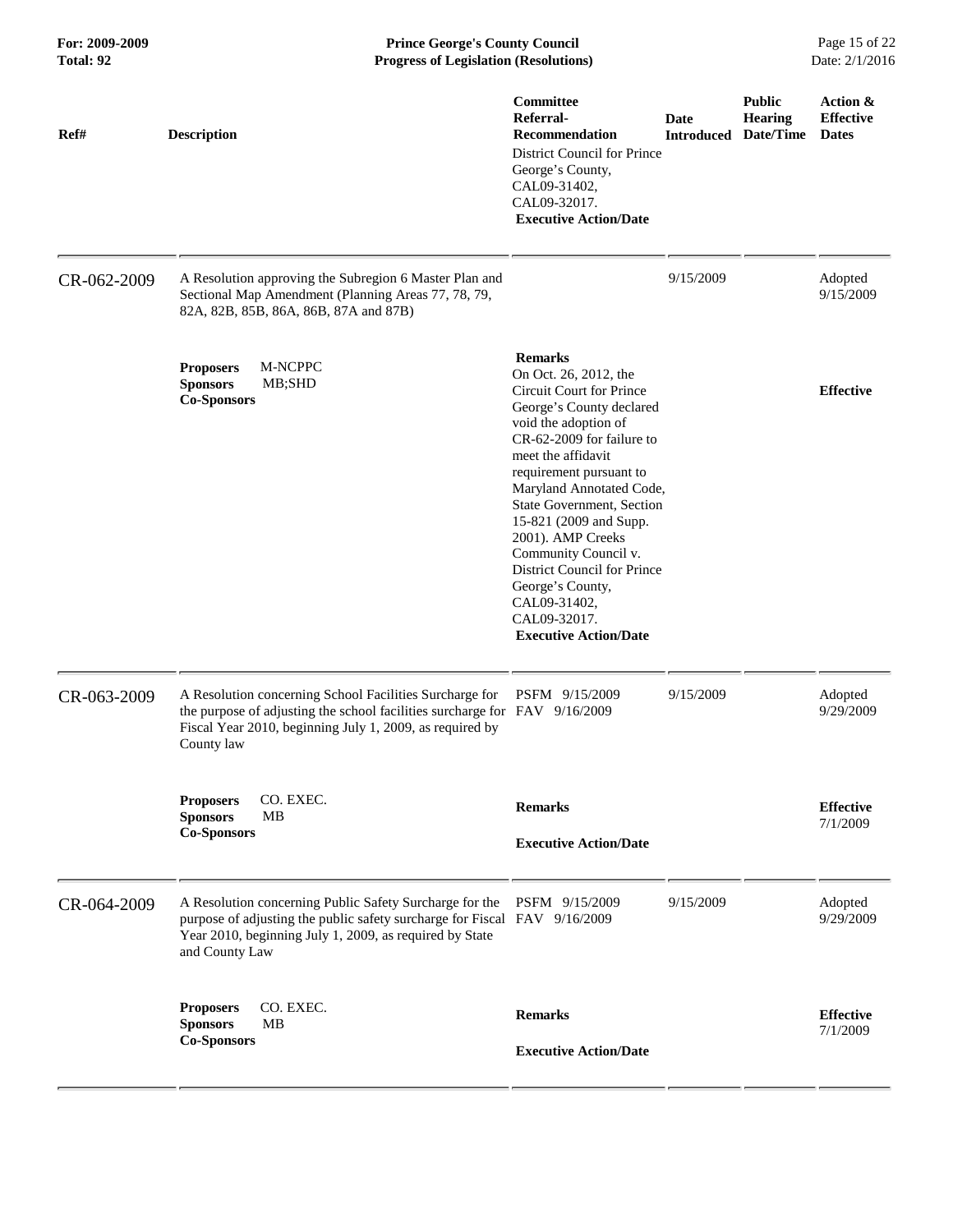**For: 2009-2009 Prince George's County Council** Page 16 of 22<br> **Formal Page 16 of 22**<br> **Progress of Legislation (Resolutions)** Date: 2/1/2016 **Total: 92 Progress of Legislation (Resolutions)** 

| Ref#<br>CR-065-2009 | <b>Description</b><br>A Resolution amending the Prince George's County 2002<br>- 2011 Ten Year Solid Waste Management Plan by<br>adding the Sun Services, LLC Recycling Facility located<br>at Somerset Avenue and Old Baltimore Pike, Beltsville.                                                                  | Committee<br>Referral-<br><b>Recommendation</b><br>THE 9/22/2009<br>FAV(A) 11/12/2009 | Date<br><b>Introduced</b><br>9/22/2009 | <b>Public</b><br><b>Hearing</b><br>Date/Time<br>11/3/2009<br>10:00 AM | Action &<br><b>Effective</b><br><b>Dates</b><br>Adopted<br>11/17/2009 |
|---------------------|---------------------------------------------------------------------------------------------------------------------------------------------------------------------------------------------------------------------------------------------------------------------------------------------------------------------|---------------------------------------------------------------------------------------|----------------------------------------|-----------------------------------------------------------------------|-----------------------------------------------------------------------|
|                     | TD<br><b>Proposers</b><br><b>Sponsors</b><br>TD<br><b>Co-Sponsors</b>                                                                                                                                                                                                                                               | <b>Remarks</b><br><b>Executive Action/Date</b>                                        |                                        |                                                                       | <b>Effective</b><br>11/23/2009                                        |
| CR-066-2009         | A Resolution of authorizing the Personnel Board to issue<br>subpoenas regarding the subject of an appeal before the<br>Personnel Board; and generally relating to the Personnel<br>Board.                                                                                                                           |                                                                                       | 9/22/2009                              |                                                                       | Adopted<br>9/22/2009                                                  |
|                     | <b>Proposers</b><br>TD;SHD<br>TD;SHD<br><b>Sponsors</b><br><b>Co-Sponsors</b>                                                                                                                                                                                                                                       | <b>Remarks</b><br><b>Executive Action/Date</b>                                        |                                        |                                                                       | <b>Effective</b>                                                      |
| CR-067-2009         | A Resolution concerning encouraging Prince George's<br>County departments and agencies to provide for recycling FAV(A) 10/8/2009<br>opportunities at all County sponsored events and<br>activities.                                                                                                                 | THE 9/29/2009                                                                         | 9/29/2009                              |                                                                       | Adopted<br>10/13/2009                                                 |
|                     | IT;TD;AH;WC;EO<br><b>Proposers</b><br><b>Sponsors</b><br>IT;TD;AH;WC;EO;TK;MB;SHD<br><b>Co-Sponsors</b>                                                                                                                                                                                                             | <b>Remarks</b><br><b>Executive Action/Date</b>                                        |                                        |                                                                       | <b>Effective</b>                                                      |
| CR-068-2009         | A Resolution concerning National Teen Safety Driver<br>Week for the purpose of observing the National Teen<br>Safety Driver Week from October 18th to 24th 2009<br>established to raise awareness about the tragedy of teen<br>vehicle crashes the leading cause of death for young<br>people in the United States. | <b>Remarks</b>                                                                        | 9/29/2009                              |                                                                       | Adopted<br>9/29/2009                                                  |
|                     | IT<br><b>Proposers</b><br><b>Sponsors</b><br>IT;MB;SHD;AH;TD;EO;WC<br><b>Co-Sponsors</b>                                                                                                                                                                                                                            | <b>Executive Action/Date</b>                                                          |                                        |                                                                       | <b>Effective</b>                                                      |
| CR-069-2009         | A Resolution endorsing the redesignation of the Prince<br>George's County Enterprise Zone and Focus Areas of the FAV(A) 10/6/2009<br><b>Enterprise Zone</b>                                                                                                                                                         | $C.O.W.$ 9/29/2009                                                                    | 9/29/2009                              | 10/13/2009 Adopted<br>10:00 AM                                        | 10/13/2009                                                            |
|                     | CO. EXEC.<br><b>Proposers</b><br><b>Sponsors</b><br>AH;CE<br><b>Co-Sponsors</b>                                                                                                                                                                                                                                     | <b>Remarks</b>                                                                        |                                        |                                                                       | <b>Effective</b>                                                      |
|                     |                                                                                                                                                                                                                                                                                                                     | <b>Executive Action/Date</b>                                                          |                                        |                                                                       |                                                                       |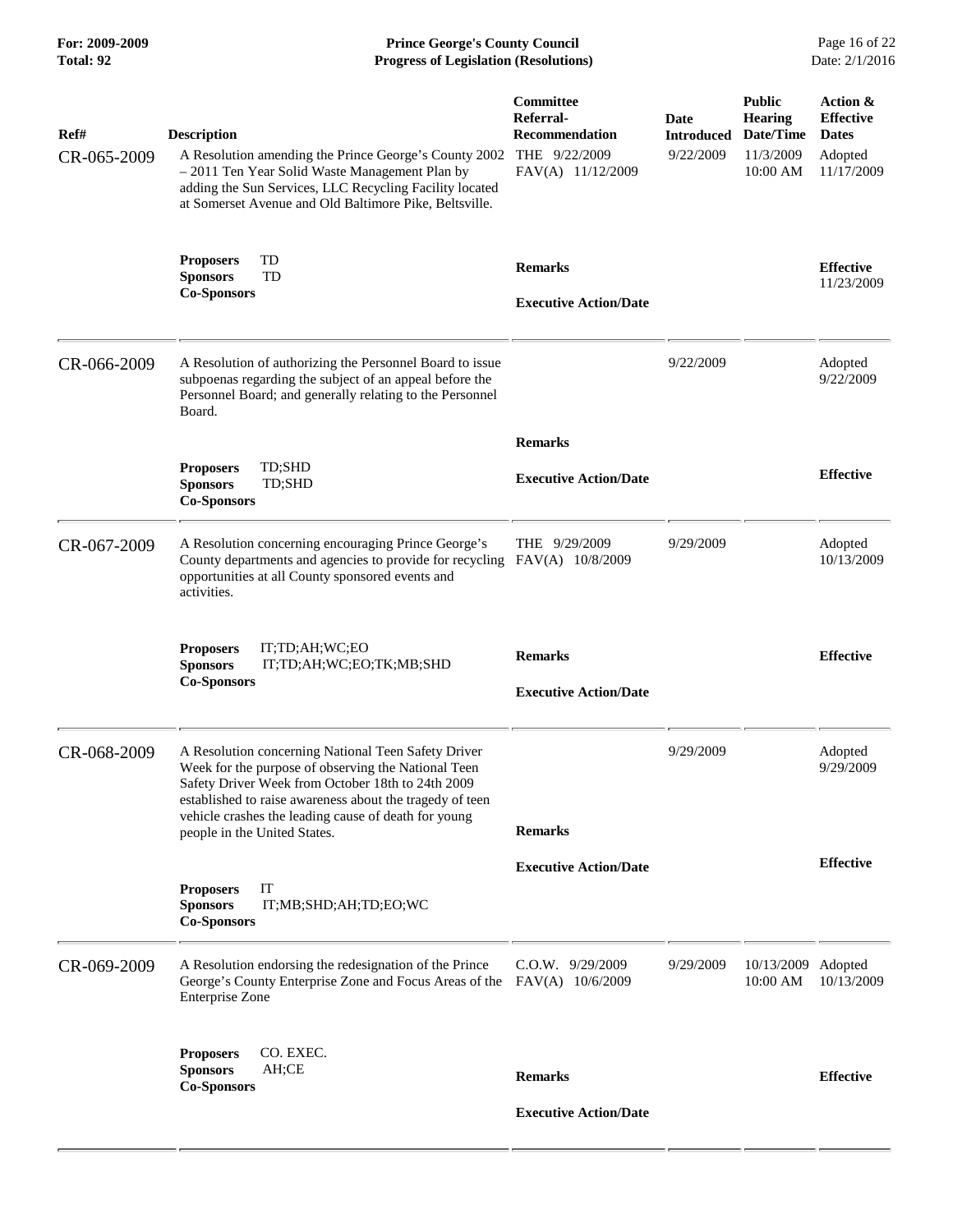**For: 2009-2009 Prince George's County Council** Page 17 of 22<br>**Progress of Legislation (Resolutions)** Date: 2/1/2016 **Total: 92 Progress of Legislation (Resolutions)** 

| Ref#<br>CR-070-2009 | <b>Description</b><br>A Resolution declaring certain properties of<br>County-Owned Real Property as surplus, and approving<br>the County Executive's plan for disposal of such parcels                                                                                                                                                                                                                                                                                                                                                                                                                                                                                                                                                                                                                                                                                                                    | <b>Committee</b><br>Referral-<br><b>Recommendation</b><br>$C.0.W.$ $10/6/2009$<br>FAV(A) 11/17/2009 | Date<br><b>Introduced</b><br>10/6/2009 | <b>Public</b><br><b>Hearing</b><br>Date/Time<br>11/17/2009<br>10:00 AM | Action &<br><b>Effective</b><br><b>Dates</b><br>Adopted<br>11/17/2009 |
|---------------------|-----------------------------------------------------------------------------------------------------------------------------------------------------------------------------------------------------------------------------------------------------------------------------------------------------------------------------------------------------------------------------------------------------------------------------------------------------------------------------------------------------------------------------------------------------------------------------------------------------------------------------------------------------------------------------------------------------------------------------------------------------------------------------------------------------------------------------------------------------------------------------------------------------------|-----------------------------------------------------------------------------------------------------|----------------------------------------|------------------------------------------------------------------------|-----------------------------------------------------------------------|
|                     | <b>Proposers</b><br>CO. EXEC.<br><b>Sponsors</b><br>MВ<br><b>Co-Sponsors</b>                                                                                                                                                                                                                                                                                                                                                                                                                                                                                                                                                                                                                                                                                                                                                                                                                              | <b>Remarks</b><br><b>Executive Action/Date</b>                                                      |                                        |                                                                        | <b>Effective</b>                                                      |
| CR-071-2009         | A Resolution approving the Refunding Plan of the<br>Washington Suburban Sanitary Commission for the<br>refunding of certain bonds of the Washington Suburban<br>Sanitary District through the issuance of General<br>Construction Refunding Bonds, Water Supply Refunding<br>Bonds, and Sewage Disposal Refunding Bonds of the<br>Washington Suburban Sanitary District.                                                                                                                                                                                                                                                                                                                                                                                                                                                                                                                                  | THE 10/6/2009<br>FAV 10/8/2009<br><b>Remarks</b>                                                    | 10/6/2009                              |                                                                        | Adopted<br>10/13/2009<br><b>Effective</b>                             |
|                     | <b>WSSC</b><br><b>Proposers</b><br><b>Sponsors</b><br>MВ<br><b>Co-Sponsors</b>                                                                                                                                                                                                                                                                                                                                                                                                                                                                                                                                                                                                                                                                                                                                                                                                                            | <b>Executive Action/Date</b>                                                                        |                                        |                                                                        |                                                                       |
| CR-072-2009         | A Resolution approving, as an act of the County Council<br>of Prince George's County, Maryland, sitting as the<br>District Council, the Port Towns Sector Plan and<br>Sectional Map Amendment, thereby defining long range<br>land use and development policies and setting forth<br>detailed zoning proposals for portions of Planning Areas<br>68 and 69 for the area generally contained within the<br>municipal boundaries of the Towns of Bladensburg,<br>Colmar Manor, Cottage City, and Edmonston, and<br>includes properties south of the Bladensburg municipal<br>boundary from the south side of Annapolis Road to the<br>Baltimore Washington Parkway (excluding the properties<br>within the Cheverly municipal boundary) and east to the<br>Colmar Manor municipal boundary; east of the<br>Edmonston municipal boundary; and north and west of<br>the Bladensburg boundary to Carters Lane. | <b>Remarks</b><br><b>Executive Action/Date</b>                                                      | 10/6/2009                              |                                                                        | Adopted<br>10/6/2009<br><b>Effective</b><br>10/6/2009                 |
|                     | <b>Proposers</b><br>M-NCPPC<br><b>Sponsors</b><br>AH<br><b>Co-Sponsors</b>                                                                                                                                                                                                                                                                                                                                                                                                                                                                                                                                                                                                                                                                                                                                                                                                                                |                                                                                                     |                                        |                                                                        |                                                                       |
| CR-073-2009         | A Resolution identifying inconsistencies between the<br>Preliminary Glenn Dale-Seabrook-Lanham and Vicinity<br>Sector Plan and Proposed Sectional Map Amendment and<br>existing or proposed State or County facilities, and<br>approving the inclusion of any new transportation<br>proposals prior to the adoption of the Sector Plan by the<br>Planning Board.                                                                                                                                                                                                                                                                                                                                                                                                                                                                                                                                          | <b>Remarks</b><br><b>Executive Action/Date</b>                                                      | 10/27/2009                             |                                                                        | Adopted<br>10/27/2009<br><b>Effective</b>                             |
|                     | M-NCPPC<br><b>Proposers</b><br><b>Sponsors</b><br>IT<br><b>Co-Sponsors</b>                                                                                                                                                                                                                                                                                                                                                                                                                                                                                                                                                                                                                                                                                                                                                                                                                                |                                                                                                     |                                        |                                                                        |                                                                       |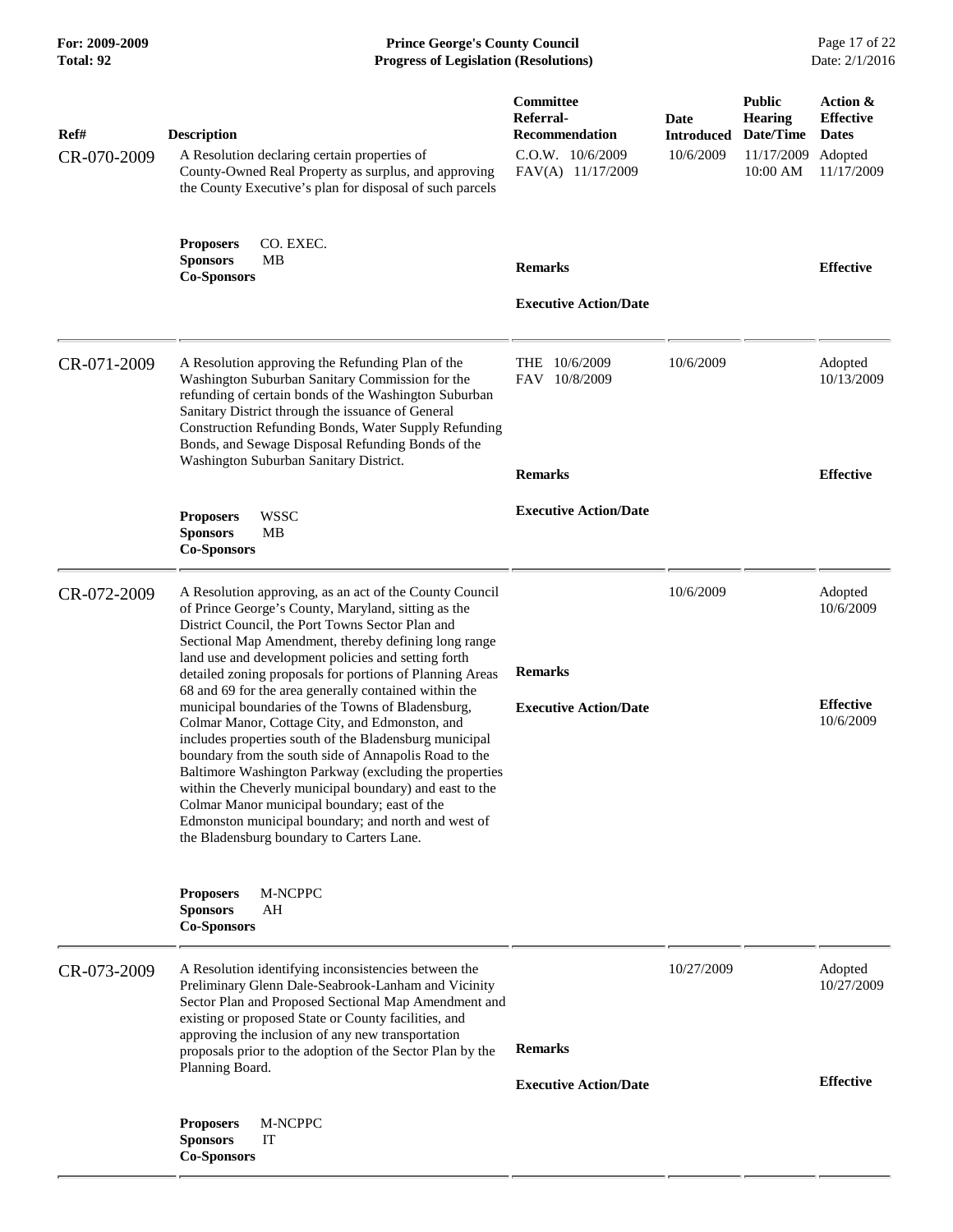**For: 2009-2009 Prince George's County Council** Page 18 of 22<br>**Progress of Legislation (Resolutions)** Date: 2/1/2016 **Total: 92 Progress of Legislation (Resolutions)** 

| Ref#<br>CR-074-2009 | <b>Description</b><br>A Resolution concerning a Taxicab Service Task Force for<br>the purpose of establishing the Taxicab Service Task<br>Force to review and evaluate the County's taxicab<br>operations and its impact upon County residents, agencies<br>and the industry and to recommend appropriate<br>amendments to the County Code and regulations.                                             | Committee<br>Referral-<br><b>Recommendation</b><br><b>Remarks</b>                 | Date<br><b>Introduced</b><br>10/6/2009 | <b>Public</b><br><b>Hearing</b><br>Date/Time | Action &<br><b>Effective</b><br><b>Dates</b><br>Adopted<br>10/6/2009 |
|---------------------|---------------------------------------------------------------------------------------------------------------------------------------------------------------------------------------------------------------------------------------------------------------------------------------------------------------------------------------------------------------------------------------------------------|-----------------------------------------------------------------------------------|----------------------------------------|----------------------------------------------|----------------------------------------------------------------------|
|                     | MB<br><b>Proposers</b><br><b>Sponsors</b><br>MB;IT<br><b>Co-Sponsors</b>                                                                                                                                                                                                                                                                                                                                | <b>Executive Action/Date</b>                                                      |                                        |                                              | <b>Effective</b>                                                     |
| CR-075-2009         | A Resolution reprogramming \$1,300,000 in HOME<br>funding from prior year annual action plans to the FY<br>2008 Annual Action Plan for the Marlton Plaza Senior<br>Housing project                                                                                                                                                                                                                      | THE 10/6/2009<br>FAV(A) 11/12/2009                                                | 10/6/2009                              | 11/10/2009 Adopted<br>10:00 AM               | 11/17/2009                                                           |
|                     | CO. EXEC.<br><b>Proposers</b><br><b>Sponsors</b><br>MВ<br><b>Co-Sponsors</b>                                                                                                                                                                                                                                                                                                                            | <b>Remarks</b><br><b>Executive Action/Date</b><br>S 11/24/2009                    |                                        |                                              | <b>Effective</b>                                                     |
| CR-076-2009         | A Resolution amending the Salary Plan of the County to<br>reflect pay rates and other modified benefits for General<br>Schedule employees.                                                                                                                                                                                                                                                              | PSFM 10/20/2009<br>FAV 10/21/2009                                                 | 10/20/2009                             |                                              | Adopted<br>10/27/2009                                                |
|                     | CO. EXEC.<br><b>Proposers</b><br><b>Sponsors</b><br>MВ<br><b>Co-Sponsors</b>                                                                                                                                                                                                                                                                                                                            | <b>Remarks</b><br>Retroactive to July 1,<br>2009.<br><b>Executive Action/Date</b> |                                        |                                              | <b>Effective</b><br>10/27/2009                                       |
| CR-077-2009         | A Resolution designating the One Largo Metro<br>Development District and providing for and determining<br>certain matters in connection with the establishment of the<br>development district, creating a tax increment fund with<br>respect to the development district and allocating certain<br>property taxes with respect to the development district to<br>be paid over to the tax increment fund | PSFM 10/20/2009<br>FAV 10/21/2009                                                 | 10/20/2009                             |                                              | Adopted<br>11/3/2009                                                 |
|                     | CO. EXEC.<br><b>Proposers</b><br><b>Sponsors</b><br>TD;TK<br><b>Co-Sponsors</b>                                                                                                                                                                                                                                                                                                                         | <b>Remarks</b><br><b>Executive Action/Date</b><br>S 1/7/2010                      |                                        |                                              | <b>Effective</b><br>1/7/2010                                         |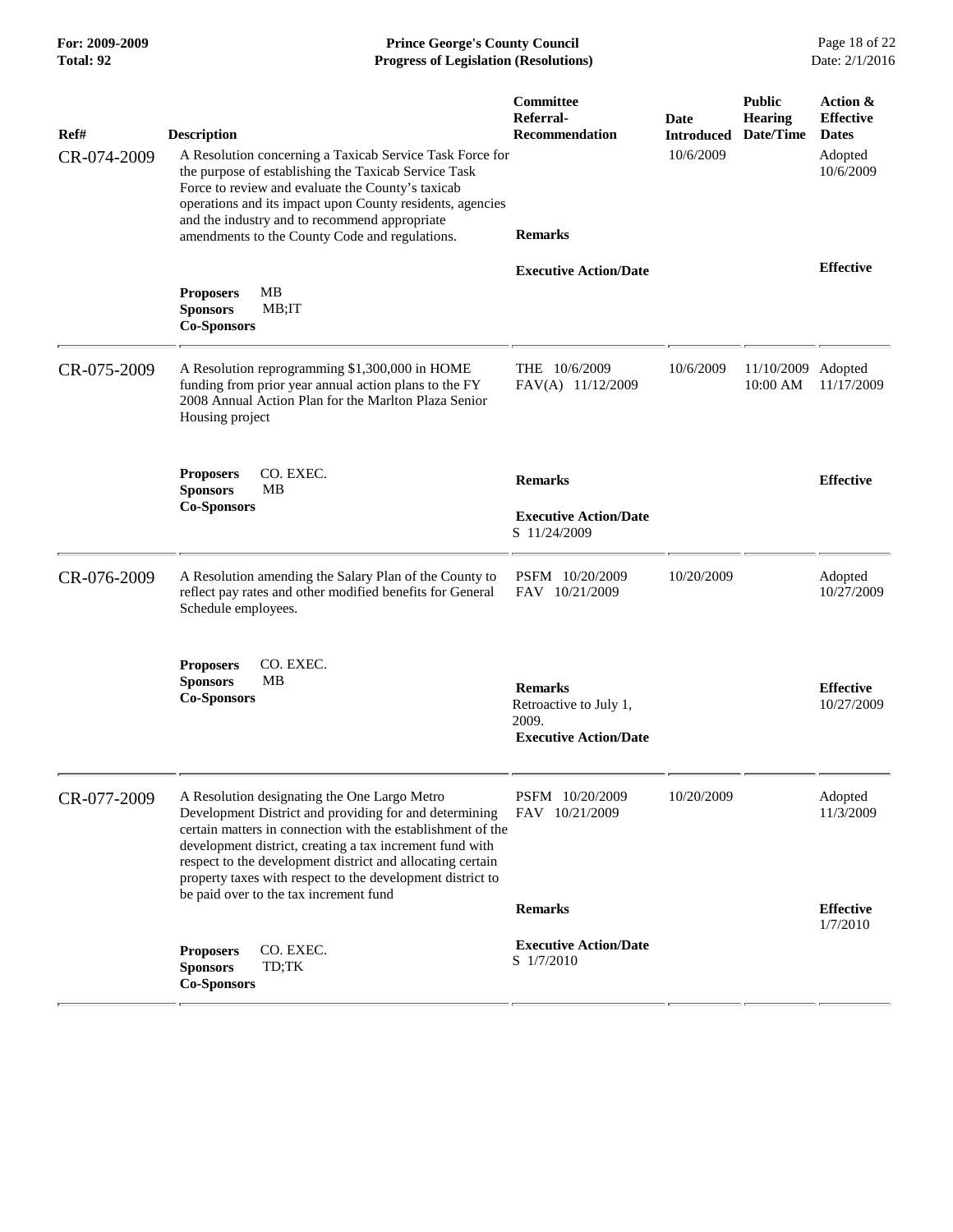| For: 2009-2009<br>Total: 92 | <b>Prince George's County Council</b><br><b>Progress of Legislation (Resolutions)</b>                                                                                                                                                                                                                                                             |                                                        |                                  |                                              | Page 19 of 22<br>Date: 2/1/2016              |
|-----------------------------|---------------------------------------------------------------------------------------------------------------------------------------------------------------------------------------------------------------------------------------------------------------------------------------------------------------------------------------------------|--------------------------------------------------------|----------------------------------|----------------------------------------------|----------------------------------------------|
| Ref#                        | <b>Description</b>                                                                                                                                                                                                                                                                                                                                | <b>Committee</b><br>Referral-<br><b>Recommendation</b> | <b>Date</b><br><b>Introduced</b> | <b>Public</b><br><b>Hearing</b><br>Date/Time | Action &<br><b>Effective</b><br><b>Dates</b> |
| CR-078-2009                 | A Resolution concerning the Public Facilities Element of<br>the Preliminary Subregion 1 Master Plan and Proposed<br>Sectional Map Amendment for the purpose of identifying<br>inconsistencies between the Preliminary Subregion 1<br>Master Plan and existing or proposed State or County<br>facilities and approving the inclusion of any new    | <b>Remarks</b>                                         | 10/27/2009                       |                                              | Adopted<br>10/27/2009                        |
|                             | transportation proposals prior to the adoption of the sector<br>plan by the Prince George's County Planning Board.                                                                                                                                                                                                                                | <b>Executive Action/Date</b>                           |                                  |                                              | <b>Effective</b>                             |
|                             | M-NCPPC<br><b>Proposers</b><br><b>Sponsors</b><br>TD;TK<br><b>Co-Sponsors</b>                                                                                                                                                                                                                                                                     |                                                        |                                  |                                              |                                              |
| CR-079-2009                 | A Resolution concerning The Public Facilities Element of<br>the Preliminary Subregion 4 Master Plan and Proposed<br>Sectional Map Amendment for the purpose of identifying<br>inconsistencies between the Preliminary Subregion 4<br>Master Plan and Proposed Sectional Map Amendment and<br>existing or proposed State or County facilities, and | <b>Remarks</b>                                         | 10/20/2009                       |                                              | Adopted<br>10/20/2009                        |
|                             | approving the inclusion of any new transportation<br>proposals prior to the adopting of the Sector Plan by the<br>Planning Board.                                                                                                                                                                                                                 | <b>Executive Action/Date</b>                           |                                  |                                              | <b>Effective</b>                             |
|                             | M-NCPPC<br><b>Proposers</b><br><b>Sponsors</b><br>AH;SHD;CE<br><b>Co-Sponsors</b>                                                                                                                                                                                                                                                                 |                                                        |                                  |                                              |                                              |
| CR-080-2009                 | A Resolution concerning temporary citizens advisory<br>boards for the purpose of increasing the membership of<br>the Westphalia Sector Development Review Advisory<br>Council                                                                                                                                                                     |                                                        | 10/27/2009                       |                                              | Adopted<br>10/27/2009                        |
|                             |                                                                                                                                                                                                                                                                                                                                                   | <b>Remarks</b>                                         |                                  |                                              |                                              |
|                             | <b>SHD</b><br><b>Proposers</b><br><b>Sponsors</b><br><b>SHD</b><br><b>Co-Sponsors</b>                                                                                                                                                                                                                                                             | <b>Executive Action/Date</b>                           |                                  |                                              | <b>Effective</b>                             |
| CR-081-2009                 | A Resolution establishing spending control limits on the<br>Fiscal Year 2011 Water and Sewer Operating and Capital<br>Budgets of the Washington Suburban Sanitary<br>Commission (WSSC).                                                                                                                                                           |                                                        | 11/3/2009                        |                                              | Adopted<br>11/3/2009                         |
|                             |                                                                                                                                                                                                                                                                                                                                                   | <b>Remarks</b>                                         |                                  |                                              |                                              |
|                             | MB<br><b>Proposers</b><br>MB<br><b>Sponsors</b><br><b>Co-Sponsors</b>                                                                                                                                                                                                                                                                             | <b>Executive Action/Date</b>                           |                                  |                                              | <b>Effective</b>                             |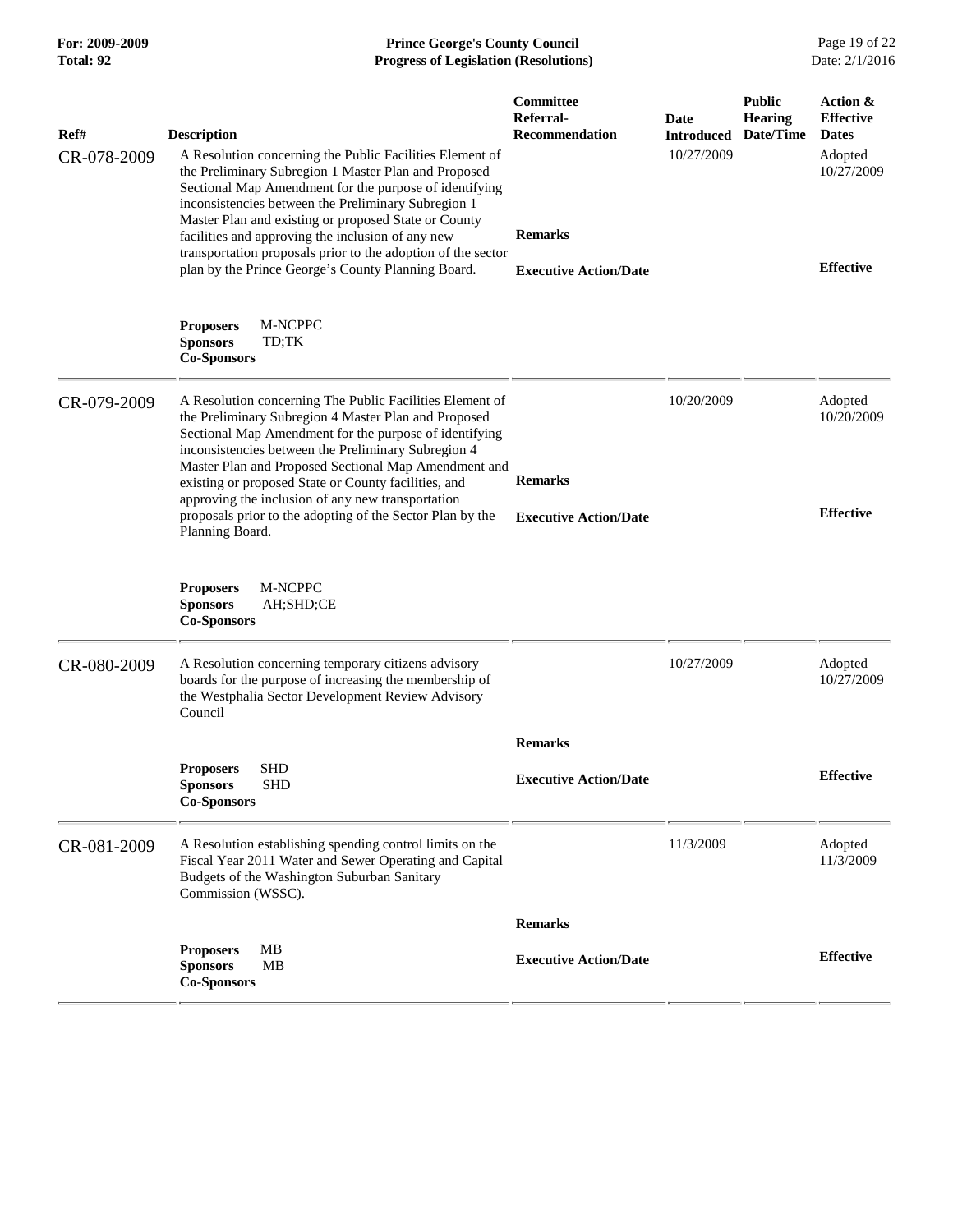**For: 2009-2009 Prince George's County Council** Page 20 of 22<br>**Progress of Legislation (Resolutions)** Date: 2/1/2016 **Total: 92 Progress of Legislation (Resolutions)** 

| Ref#<br>CR-082-2009 | <b>Description</b><br>A Resolution designating the Brandywine Crossing<br>Development District and providing for and determining<br>certain matters in connection with the establishment of the<br>development district, creating a tax increment fund with                                                                                                                                                                           | Committee<br>Referral-<br><b>Recommendation</b><br>PSFM 11/3/2009<br>FAV 11/5/2009 | Date<br><b>Introduced</b><br>11/3/2009 | <b>Public</b><br><b>Hearing</b><br>Date/Time | Action &<br><b>Effective</b><br><b>Dates</b><br>Adopted<br>11/10/2009 |
|---------------------|---------------------------------------------------------------------------------------------------------------------------------------------------------------------------------------------------------------------------------------------------------------------------------------------------------------------------------------------------------------------------------------------------------------------------------------|------------------------------------------------------------------------------------|----------------------------------------|----------------------------------------------|-----------------------------------------------------------------------|
|                     | respect to the development district and allocating certain<br>property taxes with respect to the development district to<br>be paid over to the tax increment fund                                                                                                                                                                                                                                                                    | <b>Remarks</b>                                                                     |                                        |                                              | <b>Effective</b><br>11/24/2009                                        |
|                     | <b>Proposers</b><br>CO. EXEC.<br><b>Sponsors</b><br>MВ<br><b>Co-Sponsors</b>                                                                                                                                                                                                                                                                                                                                                          | <b>Executive Action/Date</b><br>S 11/24/2009                                       |                                        |                                              |                                                                       |
| CR-083-2009         | A Resolution concerning Supplementary Appropriations<br>of Federal, State and Other funds in the amount of<br>\$482,925 for the Circuit Court, Fire/EMS Department,<br>Department of Family Services and the Health Department                                                                                                                                                                                                        | PSFM 11/3/2009<br>FAV 11/5/2009                                                    | 11/3/2009                              |                                              | Adopted<br>11/10/2009                                                 |
|                     | CO. EXEC.<br><b>Proposers</b><br><b>Sponsors</b><br><b>MB</b><br><b>Co-Sponsors</b>                                                                                                                                                                                                                                                                                                                                                   | <b>Remarks</b><br><b>Executive Action/Date</b>                                     |                                        |                                              | <b>Effective</b><br>11/10/2009                                        |
| CR-084-2009         | A Resolution adopting the County's Debris Management<br>Plan in order to be eligible for Federal assistance after a<br>debris-generating disaster in Prince George's County.                                                                                                                                                                                                                                                          | THE 11/3/2009<br>FAV 11/12/2009                                                    | 11/3/2009                              |                                              | Adopted<br>11/17/2009                                                 |
|                     | CO. EXEC.<br><b>Proposers</b><br><b>Sponsors</b><br>TD<br><b>Co-Sponsors</b>                                                                                                                                                                                                                                                                                                                                                          | <b>Remarks</b><br><b>Executive Action/Date</b><br>S 11/24/2009                     |                                        |                                              | <b>Effective</b>                                                      |
| CR-085-2009         | A Resolution designating the Woodmore Towne Center at PSFM 11/10/2009<br>Glenarden Development District and providing for and<br>determining certain matters in connection with the<br>establishment of the development district, creating a tax<br>increment fund with respect to the development district<br>and allocating certain property taxes with respect to the<br>development district to be paid over to the tax increment | FAV 11/16/2009                                                                     | 11/10/2009                             |                                              | Adopted<br>11/17/2009                                                 |
|                     | fund                                                                                                                                                                                                                                                                                                                                                                                                                                  | <b>Remarks</b><br><b>Executive Action/Date</b>                                     |                                        |                                              | <b>Effective</b><br>11/23/2009                                        |
|                     | CO. EXEC.<br><b>Proposers</b><br><b>Sponsors</b><br>AH<br><b>Co-Sponsors</b>                                                                                                                                                                                                                                                                                                                                                          | S 11/23/2009                                                                       |                                        |                                              |                                                                       |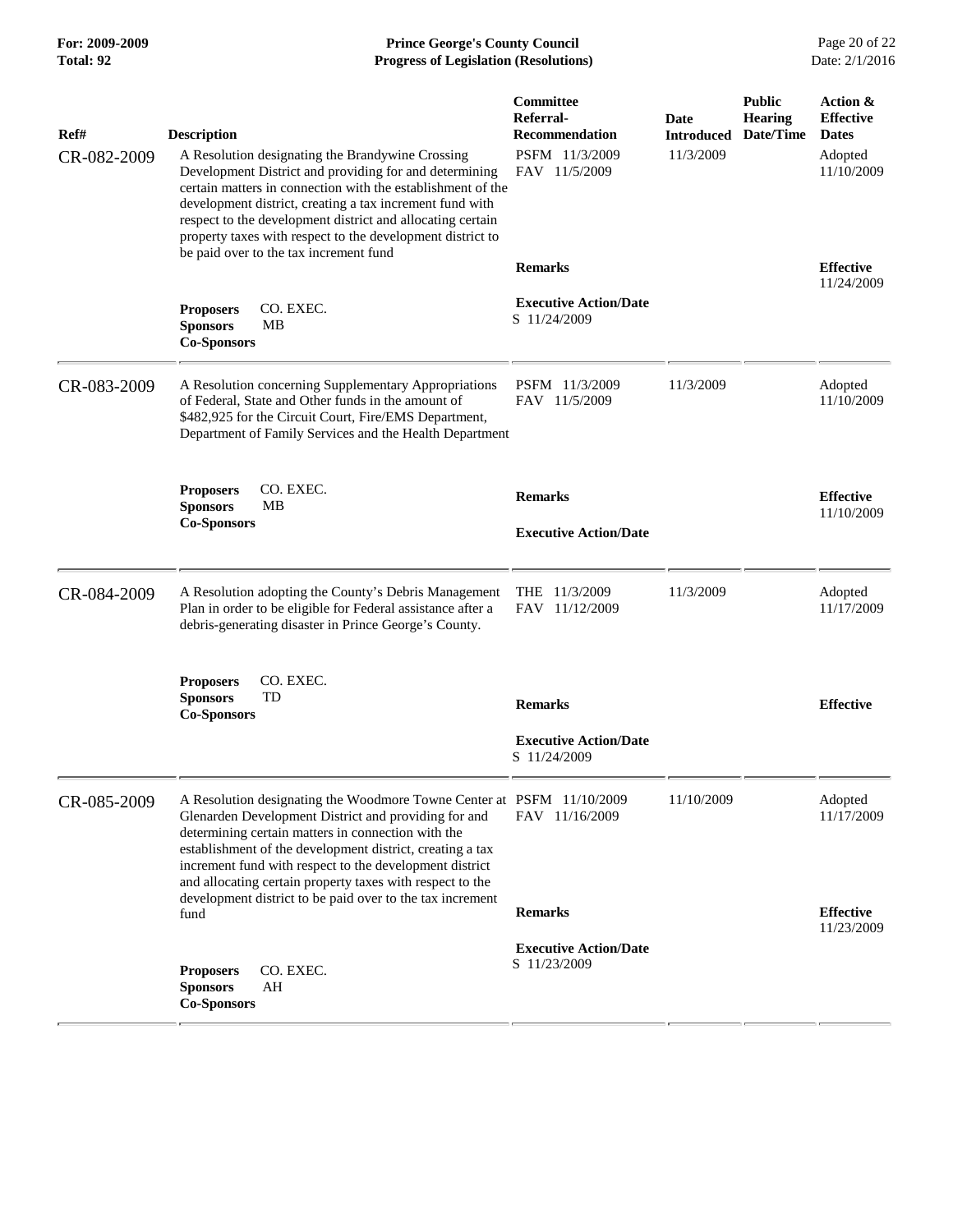## **For: 2009-2009 Prince George's County Council** Page 21 of 22<br>**Progress of Legislation (Resolutions)** Date: 2/1/2016 **Total: 92 Progress of Legislation (Resolutions)**

| Ref#        | <b>Description</b>                                                                                                                                                                                                                                                                                                                                                                                                                                                                                              | Committee<br>Referral-<br>Recommendation     | Date<br><b>Introduced</b> | <b>Public</b><br><b>Hearing</b><br>Date/Time | Action &<br><b>Effective</b><br><b>Dates</b> |
|-------------|-----------------------------------------------------------------------------------------------------------------------------------------------------------------------------------------------------------------------------------------------------------------------------------------------------------------------------------------------------------------------------------------------------------------------------------------------------------------------------------------------------------------|----------------------------------------------|---------------------------|----------------------------------------------|----------------------------------------------|
| CR-086-2009 | A Resolution concerning The Takoma/Langley Crossroads<br>Sector Plan for the purpose of approving, as an Act of the<br>County Council of Prince George's County, Maryland,<br>sitting as the District Council, the Takoma/Langley                                                                                                                                                                                                                                                                               |                                              | 11/10/2009                |                                              | Adopted<br>11/10/2009                        |
|             | Crossroads Sector Plan, thereby defining long-range land<br>use and development policies for a portion of Planning                                                                                                                                                                                                                                                                                                                                                                                              | <b>Remarks</b>                               |                           |                                              |                                              |
|             | Area 65 or the area broadly bounded to the east and<br>southeast by a major PEPCO transmission line; to the<br>south by Erskine Street; to the north by the Northwest<br>Branch, Quebec Street, and Keokee Street; and to the west<br>by Long Branch Creek, Carroll Avenue, and Merrimac<br>Drive, with the Sector Plan area extending to the<br>commercial properties to the south of the convergence of<br>Long Branch and Sligo Creek and the small commercial<br>area at Carroll Avenue and Merrimac Drive. | <b>Executive Action/Date</b>                 |                           | <b>Effective</b><br>11/10/2009               |                                              |
|             | <b>Proposers</b><br>M-NCPPC<br><b>Sponsors</b><br>WC<br><b>Co-Sponsors</b>                                                                                                                                                                                                                                                                                                                                                                                                                                      |                                              |                           |                                              |                                              |
| CR-087-2009 | A Resolution concerning Admissions and Amusement Tax<br>for the purpose of approving certain incentives for events<br>in Prince George's County in the form of a reduction in<br>the amount of the County admissions and amusement tax<br>levy on the events subject to certain conditions.                                                                                                                                                                                                                     | <b>Remarks</b>                               | 11/10/2009                |                                              | Adopted<br>11/10/2009                        |
|             | AH<br><b>Proposers</b><br><b>Sponsors</b><br>AH;MB;WC;TD;CE;TK;IT<br><b>Co-Sponsors</b>                                                                                                                                                                                                                                                                                                                                                                                                                         | <b>Executive Action/Date</b><br>S 11/18/2009 |                           |                                              | <b>Effective</b>                             |
| CR-088-2009 | A Resolution encouraging County government contractors<br>to hire unemployed qualified workers in Prince George's<br>County.                                                                                                                                                                                                                                                                                                                                                                                    |                                              | 11/17/2009                |                                              | Adopted<br>11/17/2009                        |
|             | TK<br><b>Proposers</b>                                                                                                                                                                                                                                                                                                                                                                                                                                                                                          | <b>Remarks</b>                               |                           |                                              |                                              |
|             | <b>Sponsors</b><br>TK;IT;AH;SHD;MB;WC;TD<br><b>Co-Sponsors</b>                                                                                                                                                                                                                                                                                                                                                                                                                                                  | <b>Executive Action/Date</b>                 |                           |                                              | <b>Effective</b>                             |
| CR-089-2009 | A Resolution approving the Adopted Countywide Master<br>Plan of Transportation with amendments.                                                                                                                                                                                                                                                                                                                                                                                                                 |                                              | 11/17/2009                |                                              | Adopted<br>11/17/2009                        |
|             | M-NCPPC<br><b>Proposers</b><br><b>Sponsors</b><br>MB:TK                                                                                                                                                                                                                                                                                                                                                                                                                                                         | <b>Remarks</b>                               |                           |                                              |                                              |
|             | <b>Co-Sponsors</b>                                                                                                                                                                                                                                                                                                                                                                                                                                                                                              | <b>Executive Action/Date</b>                 |                           |                                              | <b>Effective</b><br>11/17/2009               |